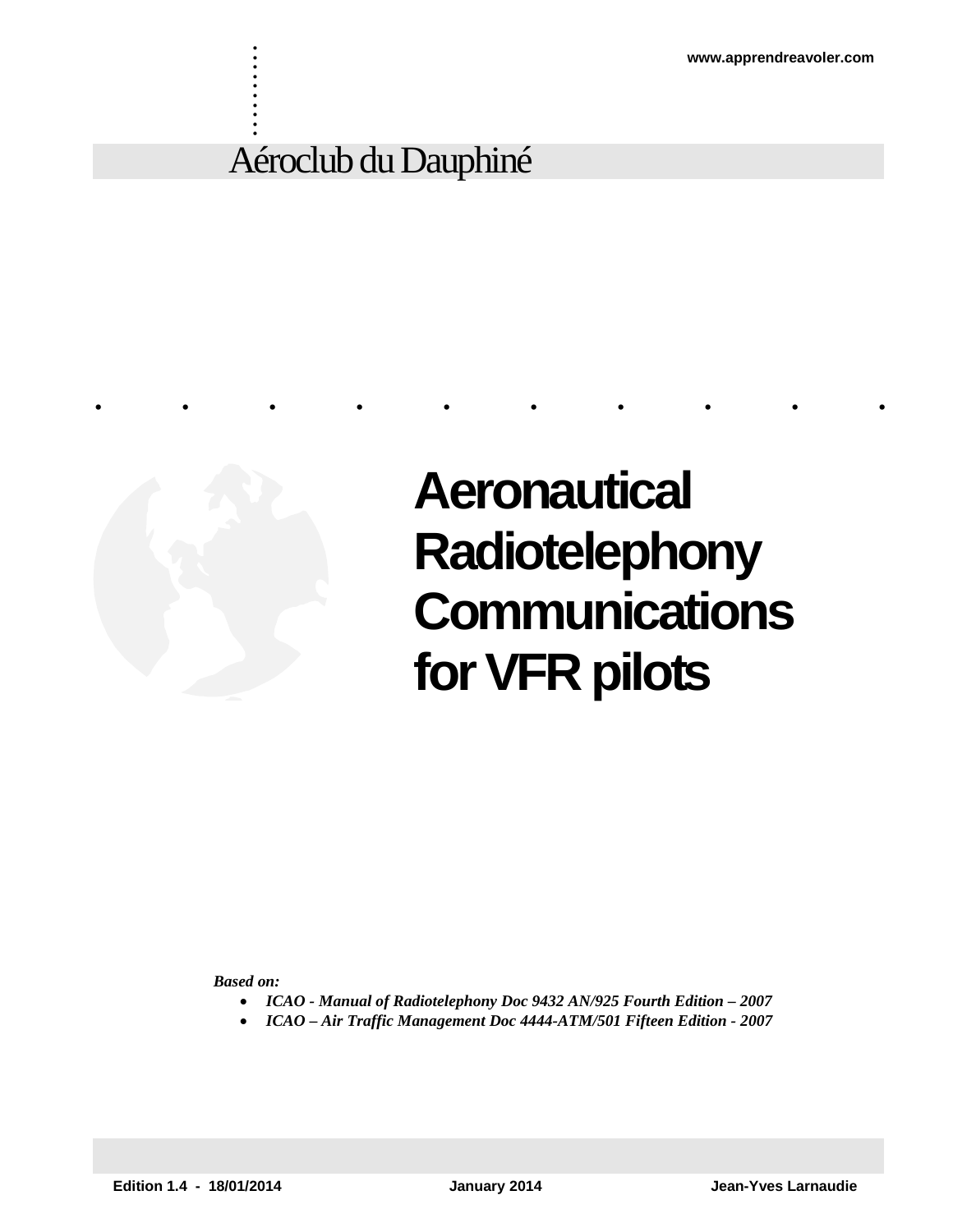### **Content**

| Transmission of meteorological and other aerodrome information 28 |  |
|-------------------------------------------------------------------|--|
|                                                                   |  |
|                                                                   |  |
|                                                                   |  |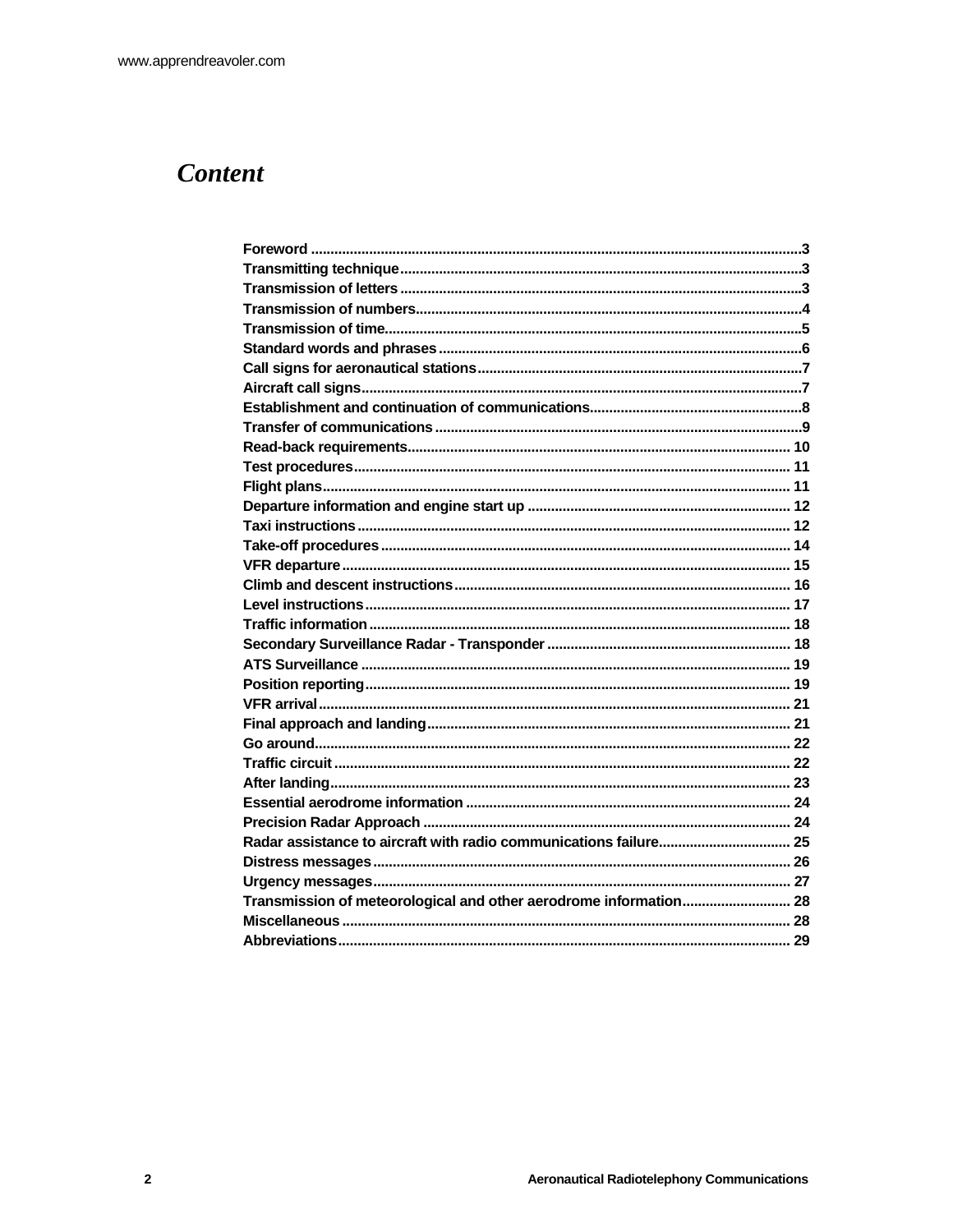#### **Foreword**

ICAO phraseologies are developed to provide efficient, clear, concise, and unambiguous communications, and constant attention should be given to the correct use of ICAO phraseologies in all instances in which they are applicable. However, it is not possible to provide phraseologies to cover every conceivable situation which may arise, and the examples contained in this manual are not exhaustive, but merely representative of radiotelephony phraseology in common use. Users may find it necessary to supplement phraseologies with the use of "plain" language. When it is necessary to use plain language, it should be used according to the same principles that govern the development of phraseologies in that communications should be clear, concise, and unambiguous. Sufficient proficiency in the language being used is also required. In addition to correct use of phraseologies and adequate language proficiency, it is also important to keep in mind that the language being used in radiotelephony is often not the first language of the receiver or originator of a transmission. An awareness of the special difficulties faced by second-language speakers contributes to safer communications. Transmissions should be slow and clear. Direct statements which avoid idiomatic expressions are easier to understand than indirect statements or colloquialisms or slang.

#### **Transmitting technique**

- Before transmitting, listen out on the frequency to be used to ensure that there will be no interference with a transmission from another station;
- Use a normal conversational tone, and speak clearly and distinctly;
- Maintain an even rate of speech not exceeding 100 words per minute. When it is known that elements of the message will be written down by the recipient, speak at a slightly slower rate;
- Maintain the speaking volume at a constant level;
- A slight pause before and after numbers will assist in making them easier to understand;
- Avoid using hesitation sounds such as "er";
- Depress the transmit switch fully before speaking and do not release it until the message is completed. This will ensure that the entire message is transmitted;
- The transmission of long messages should be interrupted momentarily from time to time to permit the transmitting operator to confirm that the frequency in use is clear and, if necessary, to permit the receiving operator to request repetition of parts not received.

#### **Transmission of letters**

To expedite communications, the use of phonetic spelling should be dispensed with if there is no risk of this affecting correct reception and intelligibility of the message.

With the exception of the telephony designator and the type of aircraft, each letter in the aircraft call sign shall be spoken separately using the phonetic spelling.

The words in the table below shall be used when using the phonetic spelling:

| <b>Letter</b> | Word         | <b>Prononciation</b><br>normalisée<br><i>internationale</i> | <b>Prononciation admise en</b><br>langue Française |
|---------------|--------------|-------------------------------------------------------------|----------------------------------------------------|
| A             | Alpha        | $al$ fah                                                    | al fa                                              |
| B             | <b>Bravo</b> | <u>bra</u> vo                                               | bra vo                                             |
| $\mathcal{C}$ | Charlie      | tchar li                                                    | char li                                            |
| D             | Delta        | del tah                                                     | del ta                                             |
| E             | Echo         | $ek$ o                                                      | è ko                                               |
| $\mathbf F$   | Foxtrot      | fox trott                                                   | fox trott                                          |
| G             | Golf         | golf                                                        | golf                                               |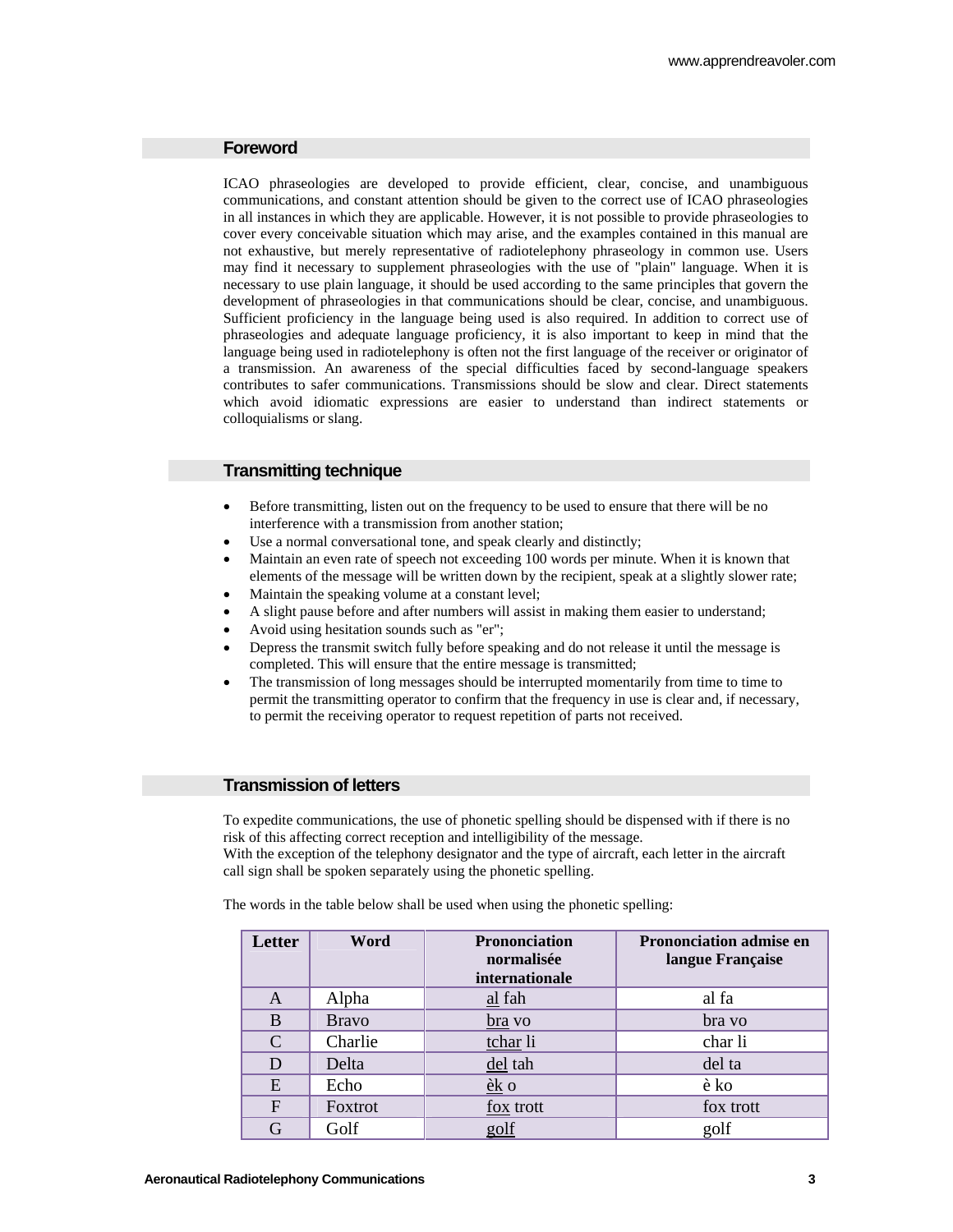| H            | Hotel    | Ho tèll        | ho tèl     |
|--------------|----------|----------------|------------|
| $\mathbf I$  | India    | In di ah       | inn dia    |
| $\bf J$      | Juliett  | djou li ètt    | ju liette  |
| K            | Kilo     | ki lo          | ki lo      |
| L            | Lima     | li mah         | li ma      |
| $\mathbf{M}$ | Mike     | ma ik          | maïk       |
| N            | November | no vèmm ber    | no vember  |
| $\mathbf{O}$ | Oscar    | <u>oss</u> kar | oss car    |
| ${\bf P}$    | Papa     | pah pah        | pa pa      |
| Q            | Quebec   | kè bek         | ké bèk     |
| $\mathbf R$  | Romeo    | ro mi o        | ro mé o    |
| ${\bf S}$    | Sierra   | si èr rah      | siè ra     |
| $\mathbf T$  | Tango    | tang go        | tan go     |
| U            | Uniform  | you ni form    | u ni forme |
| $\mathbf V$  | Victor   | vik tor        | vik tor    |
| W            | Whiskey  | ouiss ki       | ouiss ki   |
| X            | $X$ -ray | èkss ré        | ikss ré    |
| Y            | Yankee   | yang ki        | yan ki     |
| Z            | Zulu     | zou lou        | zou lou    |

Syllables to be emphasized are underlined.

#### **Transmission of numbers**

When the language used for communication is English, numbers shall be transmitted using the following pronunciation:

| <b>Chiffre</b> | <b>Prononciation</b><br>normalisée<br><b>internationale</b> |
|----------------|-------------------------------------------------------------|
| 0              | Zi ro                                                       |
|                | <b>Ouann</b>                                                |
| $\overline{2}$ | Tou                                                         |
| $\overline{3}$ | Tri                                                         |
| $\overline{4}$ | Fo eur                                                      |
| 5              | Fa if                                                       |
| 6              | <b>Siks</b>                                                 |
| 7              | Sèv n                                                       |
| 8              | Eït                                                         |
| 9              | Naï neur                                                    |
| decimal        | Dè si mal                                                   |
| 00 hundred     | Hun dréd                                                    |
| 000 thousand   | Taou zend                                                   |

All numbers used in the transmission of altitude, cloud height, visibility and runway visual range (RVR) information, which contain whole hundreds and whole thousands, shall be transmitted by pronouncing each digit in the number of hundreds or thousands followed by the word HUNDRED or THOUSAND as appropriate. Combinations of thousands and whole hundreds shall be transmitted by pronouncing each digit in the number of thousands followed by the word THOUSAND followed by the number of hundreds followed by the word HUNDRED.

| <b>Altitude</b> | transmitted as |
|-----------------|----------------|
| 800             | eight hundred  |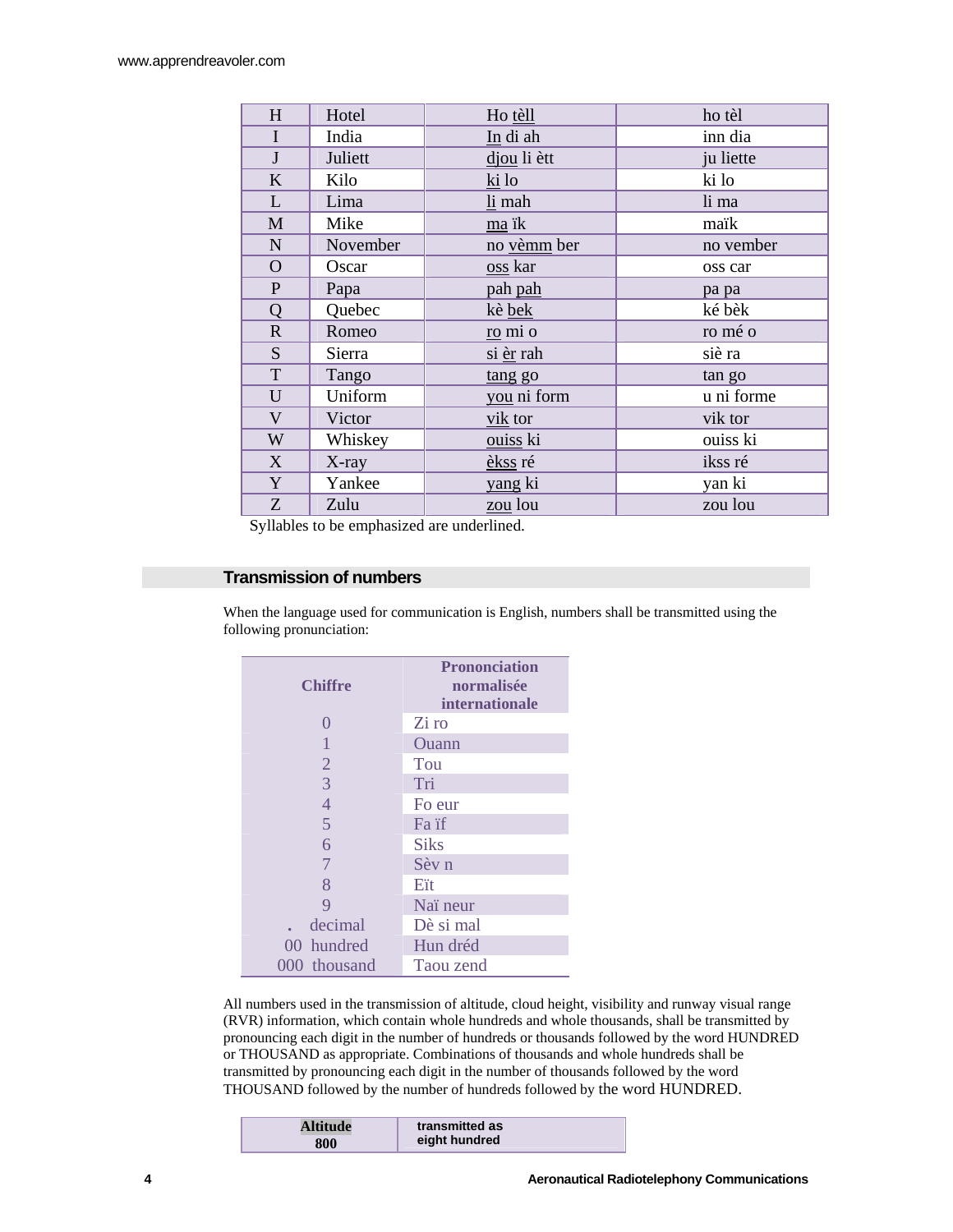| 3400                               | three thousand four hundred                                                          |
|------------------------------------|--------------------------------------------------------------------------------------|
| 12 000                             | one two thousand                                                                     |
| cloud height                       | transmitted as                                                                       |
| 2 2 0 0                            | two thousand two hundred                                                             |
| 4 300                              | four thousand three hundred                                                          |
| <b>Visibility</b>                  | transmitted as                                                                       |
| 1 000                              | visibility one thousand                                                              |
| 700                                | visibility seven hundred                                                             |
| runway visual range<br>600<br>1700 | transmitted as<br><b>RVR six hundred</b><br><b>RVR one thousand seven</b><br>hundred |

All numbers, except as specified above, shall be transmitted by pronouncing each digit separately:

| aircraft call signs                              | transmitted as                                                           |
|--------------------------------------------------|--------------------------------------------------------------------------|
| AF 238                                           | Air France two three eight                                               |
| Olympic 242                                      | Olympic two four two                                                     |
| flight levels                                    | transmitted as                                                           |
| <b>FL 180</b>                                    | flight level one eight zero                                              |
| <b>FL 200</b>                                    | flight level two zero zero                                               |
| <b>Headings</b>                                  | transmitted as                                                           |
| 100 degrees                                      | heading one zero zero                                                    |
| 080 degrees                                      | heading zero eight zero                                                  |
| wind direction and speed<br>200 degrees 25 knots | transmitted as<br>wind two zero zero degrees<br>two five knots           |
| 160 degrees 18 knots gusting<br>30 knots         | wind one six zero degrees one<br>eight knots gusting three zero<br>knots |
| transponder codes                                | transmitted as                                                           |
| 2400                                             | squawk two four zero zero                                                |
| 4203                                             | squawk four two zero three                                               |
| Runway                                           | transmitted as                                                           |
| 27                                               | runway two seven                                                         |
| 30                                               | runway three zero                                                        |
| 09                                               | runway zero niner                                                        |
| altimeter setting                                | transmitted as                                                           |
| 1010                                             | QNH one zero one zero                                                    |
| 1000                                             | QNH one zero zero zero                                                   |

All six digits of the numerical designator should be used to identify the transmitting channel in VHF radiotelephony communications, except in the case of both the fifth and sixth digits being zeros, in which case only the first four digits should be used.

|         | <b>Channel</b> Transmitted as        |
|---------|--------------------------------------|
| 118.000 | ONE ONE EIGHT DECIMAL ZERO           |
| 118.005 | ONE ONE EIGHT DECIMAL ZERO ZERO FIVE |
| 118.010 | ONE ONE EIGHT DECIMAL ZERO ONE ZERO  |
| 118.025 | ONE ONE EIGHT DECIMAL ZERO TWO FIVE  |
| 118.050 | ONE ONE EIGHT DECIMAL ZERO FIVE ZERO |
| 118.100 | ONE ONE EIGHT DECIMAL ONE            |

#### **Transmission of time**

When transmitting time, only the minutes of the hour should normally be required. Each digit should be pronounced separately. However, the hour should be included when any possibility of confusion is likely to result.

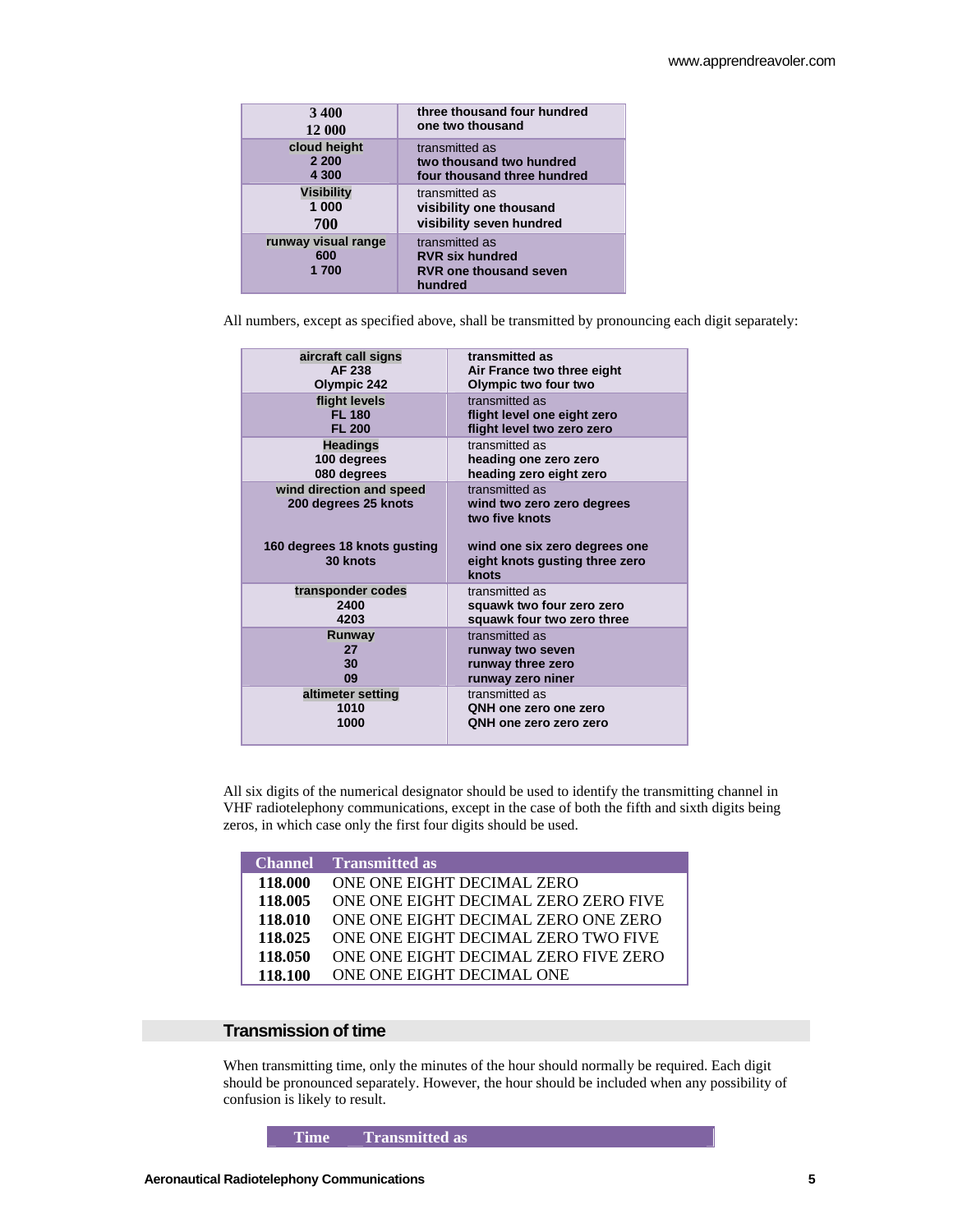| 09:20 | TOO ZERO or ZERO NINER TOO ZERO  |
|-------|----------------------------------|
| 16:43 | FOUR THREE or ONE SIX FOUR THREE |

Pilots may check the time with the appropriate ATS unit. Time checks shall be given to the nearest half minute.

**Pilot** : "AIRCRAFT\_CALL\_SIGN" REQUEST TIME CHECK **Control** : "AIRCRAFT\_CALL\_SIGN" TIME hhmm (AND A HALF)

Example :

*Pilot: FKU REQUEST TIME CHECK. Control: FKU TIME 0611 Or Control: FKU TIME 0611 AND A HALF* 

#### **Standard words and phrases**

The following words and phrases shall be used in radiotelephony communications as appropriate and shall have the meaning given below.

| <b>Word/Phrase</b>     | <b>Meaning</b>                                                              |  |
|------------------------|-----------------------------------------------------------------------------|--|
| <b>ACKNOWLEDGE</b>     | "Let me know that you have received and understood this message."           |  |
| <b>AFFIRM</b>          | "Yes."                                                                      |  |
| <b>APPROVED</b>        | "Permission for proposed action granted."                                   |  |
| <b>BREAK</b>           | "I hereby indicate the separation between portions of the message."         |  |
|                        | Note. - To be used where there is no clear distinction between the text     |  |
|                        | and other portions of the message.                                          |  |
| <b>BREAK BREAK</b>     | "I hereby indicate the separation between messages transmitted to           |  |
|                        | different aircraft in a very busy environment."                             |  |
| <b>CANCEL</b>          | "Annul the previously transmitted clearance."                               |  |
| <b>CHECK</b>           | "Examine a system or procedure."                                            |  |
|                        | Note. - Not to be used in any other context. No answer is normally          |  |
|                        | expected.                                                                   |  |
| <b>CLEARED</b>         | "Authorized to proceed under the conditions specified."                     |  |
| <b>CONFIRM</b>         | "I request verification of: (clearance, instruction, action, information)." |  |
| <b>CONTACT</b>         | "Establish communications with "                                            |  |
| <b>CORRECT</b>         | "True" or "Accurate".                                                       |  |
| <b>CORRECTION</b>      | "An error has been made in this transmission (or message indicated).        |  |
|                        | The correct version is  "                                                   |  |
| <b>DISREGARD</b>       | "Ignore."                                                                   |  |
| <b>HOW DO YOU READ</b> | "What is the readability of my transmission?"                               |  |
| <b>I SAY AGAIN</b>     | "I repeat for clarity or emphasis."                                         |  |
| <b>MAINTAIN</b>        | Continue in accordance with the condition(s) specified or in its literal    |  |
|                        | sense, e.g. "maintain VFR".                                                 |  |
| <b>MONITOR</b>         | "Listen out on (frequency)."                                                |  |
| <b>NEGATIVE</b>        | "No" or "Permission not granted" or "That is not correct" or "not           |  |
|                        | capable".                                                                   |  |
| <b>READ BACK</b>       | "Repeat all, or the specified part, of this message back to me exactly as   |  |
|                        | received."                                                                  |  |
| <b>RECLEARED</b>       | "A change has been made to your last clearance and this new clearance       |  |
|                        | supersedes your previous clearance or part thereof."                        |  |
| <b>REPORT</b>          | "Pass me the following information  "                                       |  |
| <b>REQUEST</b>         | "I should like to know  " or "I wish to obtain  "                           |  |
| <b>ROGER</b>           | "I have received all of your last transmission."                            |  |
|                        | Note.- Under no circumstances to be used in reply to a question requiring   |  |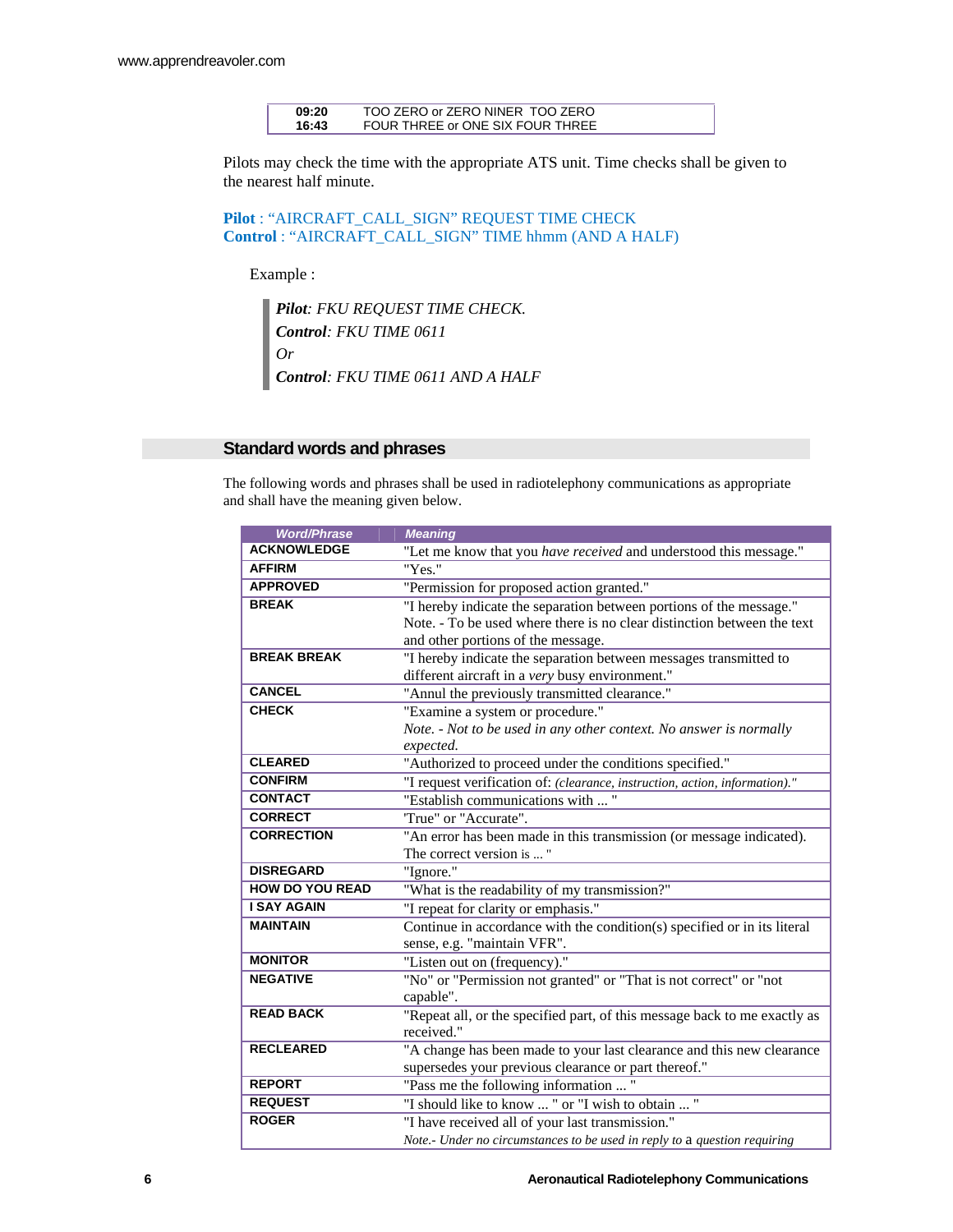|                     | "READ BACK" or a direct answer in the affirmative (AFFIRM) or negative                                                                                                                                                                 |  |
|---------------------|----------------------------------------------------------------------------------------------------------------------------------------------------------------------------------------------------------------------------------------|--|
|                     | (NEGATIVE).                                                                                                                                                                                                                            |  |
| <b>SAY AGAIN</b>    | "Repeat all, or the following part, of your last transmission."                                                                                                                                                                        |  |
| <b>SPEAK SLOWER</b> | "Reduce your rate of speech."                                                                                                                                                                                                          |  |
| <b>STANDBY</b>      | "Wait and I will call you."                                                                                                                                                                                                            |  |
|                     | Note.- The caller would normally re-establish contact if the delay is lengthy.                                                                                                                                                         |  |
|                     | STANDBY is not an approval or denial.                                                                                                                                                                                                  |  |
| <b>UNABLE</b>       | "I cannot comply with your request, instruction, or clearance."                                                                                                                                                                        |  |
|                     | Note.-UNABLE is normally followed by a reason.                                                                                                                                                                                         |  |
| <b>WILCO</b>        | (Abbreviation for "will comply".) "I understand your message and will<br>comply with it."                                                                                                                                              |  |
| <b>WORDS TWICE</b>  | a) As a request: "Communication is difficult. Please send every word or<br>group of words twice."<br>b) As <i>information:</i> "Since communication is difficult, every word or group of<br>words in this message will be sent twice." |  |

Some abbreviations, which by their common usage have become part of aviation terminology, may be spoken using their constituent letters rather than the spelling alphabet, for example, ILS, QNH, RVR.

#### **Call signs for aeronautical stations**

Aeronautical stations are identified by the name of the location followed by a suffix. The suffix indicates the type of unit or service provided.

| <b>Unit or Service</b>            | <b>Call sign suffix</b> |
|-----------------------------------|-------------------------|
| Area control centre               | <b>CONTROL</b>          |
| Radar (in general)                | <b>RADAR</b>            |
| Approach control                  | <b>APPROACH</b>         |
| Approach control radar arrivals   | <b>ARRIVAL</b>          |
| Approach control radar departures | <b>DEPARTURE</b>        |
| Aerodrome control                 | <b>TOWER</b>            |
| Surface movement control          | <b>GROUND</b>           |
| <b>Clearance delivery</b>         | <b>DELIVERY</b>         |
| Precision approach radar          | <b>PRECISION</b>        |
| <b>Direction-finding station</b>  | <b>HOMER</b>            |
| <b>Flight information service</b> | <b>INFORMATION</b>      |
| Apron control                     | <b>APRON</b>            |
| <b>Company dispatch</b>           | <b>DISPATCH</b>         |
| <b>Aeronautical station</b>       | <b>RADIO</b>            |

When satisfactory communication has been established, and provided that it will not be confusing, the name of the location or the call sign suffix may be omitted.

#### **Aircraft call signs**

An aircraft call sign shall be one of the following types:

|   | <b>Type</b>                                                                                                                                    | <b>Example</b>                   |
|---|------------------------------------------------------------------------------------------------------------------------------------------------|----------------------------------|
|   | The characters corresponding to the registration marking of the<br>aircraft                                                                    | F-GBCD or Piper<br><b>F-GBCD</b> |
| в | The telephony designator of the aircraft operating agency, followed by<br>the last four characters of the registration marking of the aircraft | <b>Air France DCBA</b>           |
|   | The telephony designator of the aircraft operating agency, followed by<br>the flight identification                                            | Air France 1274                  |

After satisfactory communication has been established, and provided that no confusion is likely to occur, aircraft call signs may be abbreviated as follows: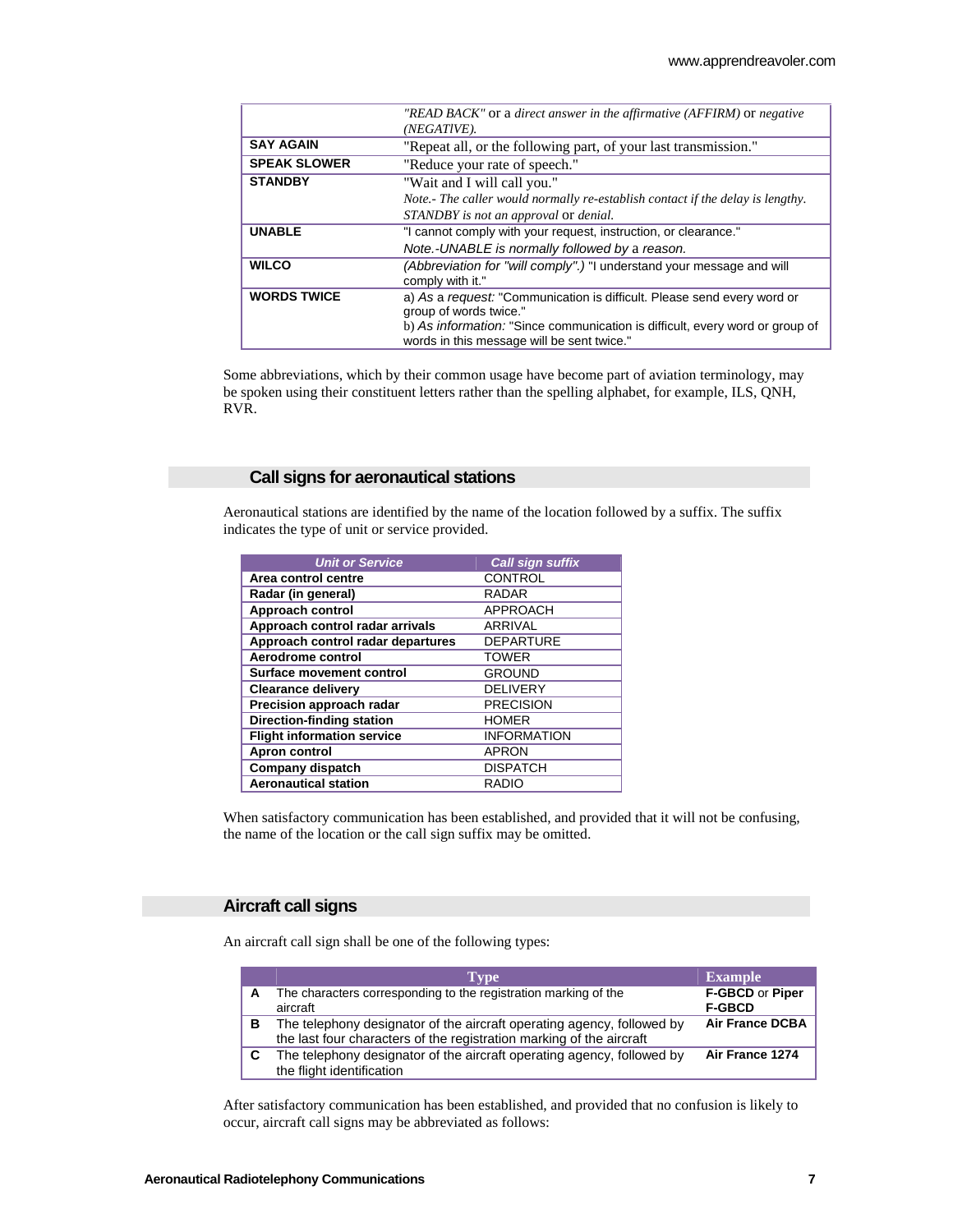|   | <b>Type</b>                                                                                                                            | <b>Example</b>         |
|---|----------------------------------------------------------------------------------------------------------------------------------------|------------------------|
| A | The first and at least the last two characters of the aircraft<br>registration                                                         | F-CD or Piper F-<br>СD |
| в | The telephony designator of the aircraft operating agency followed<br>by at least the last two characters of the aircraft registration | <b>Air France BA</b>   |
|   | No abbreviated form                                                                                                                    |                        |

An aircraft shall use its abbreviated call sign only after it has been addressed in this manner by the aeronautical station.

An aircraft shall not change its type of call sign during flight except when there is a likelihood that confusion may occur because of similar call signs; in such cases, an aircraft may be instructed by an air traffic control unit to change the type of its call sign temporarily.

Aircraft in the heavy wake turbulence category shall include the word "HEAVY" immediately after the aircraft call sign in the initial contact between such aircraft and ATS units.

#### **Establishment and continuation of communications**

When establishing communications, an aircraft should use the full call sign of both the aircraft and the aeronautical station.

**Pilot**: [Station Name] [Station Type] [Aircraft Call Sign] **Station**: [Aircraft Call Sign] [Station Name] [Station Type]

> *Pilot: GRENOBLE TOWER F-GBCD Station: F-GBCD GRENOBLE TOWER*

When a ground station or an aircraft wishes to broadcast information, the message should be prefaced by the call "ALL STATIONS".

**Station: ALL STATIONS [Station Name] [Station Type] <message>** Or

**Pilot** : ALL STATIONS [Aircraft Call Sign] <message>

*Station: ALL STATIONS, ALEXANDER CONTROL, FUEL DUMPING COMPLETED* 

*Pilot: ALL STATIONS, F-GBCD, WESTBOUND MARLO VOR TO STEPHENVILLE LEAVING FL 360 DESCENDING TO FL 80* 

No reply is expected to such general calls unless individual stations are subsequently called upon to acknowledge receipt.

If there is doubt that a message has been correctly received, a repetition of the message shall be requested either in full or in part.

Examples:

- SAY AGAIN
- SAY AGAIN … (item)
- SAY AGAIN ALL BEFORE … (the first word satisfactorily received)
- SAY AGAIN ALL AFTER … (the last word satisfactorily received)
- SAY AGAIN ALL BETWEEN … AND …

When a station is called but is uncertain of the identity of the calling station, the calling station should be requested to repeat its call sign until the identity is established.

**Station**: STATION CALLING [Station Name] [Station Type] SAY AGAIN YOUR CALL SIGN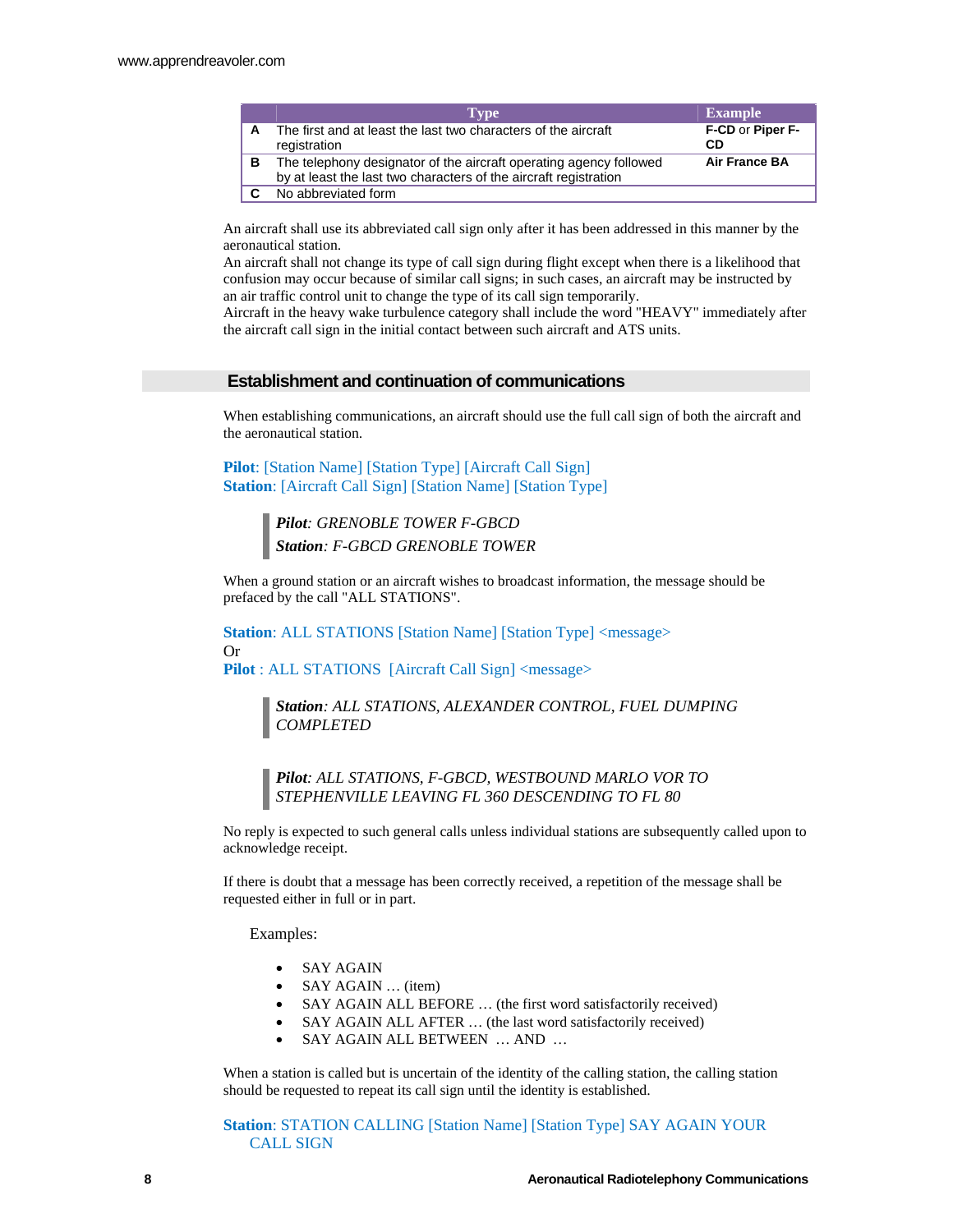**Pilot** : [Station Name] [Station Type] [Aircraft Call Sign]

*Station: STATION CALLING GRENOBLE TOWER, SAY AGAIN YOUR CALL SIGN Pilot: GRENOBLE TOWER F-GBCD* 

When an error is made in a transmission, the word "CORRECTION" shall be spoken, the last correct group or phrase repeated and then the correct version transmitted.

**Station**: <message part 1> <message part 2> **Station:** <message part 1> CORRECTION <corrected message part 2>

**Pilot**: <message part 1> <message part 2> **Pilot**: <message part 1> CORRECTION <message part 2>

If a correction can best be made by repeating the entire message, the operator shall use the phrase "CORRECTION I SAY AGAIN" before transmitting the message a second time.

**Station**: <*message>* **Station: CORRECTION I SAY AGAIN <corrected message >** 

When it is considered that reception is likely to be difficult, important elements of the message should be spoken twice.

*Pilot: GRENOBLE TOWER, F-GBCD, WHISKEY SIERRA 2500 FEET, I SAY AGAIN 2 500 FEET, ENGINE LOSING POWER, ENGINE LOSING POWER* 

To instruct an aircraft to change its type of call sign.

*Station: F-CD, CHANGE YOUR CALL SIGN TO F-BCD UNTIL FURTHER ADVISED … Station: F-BCD, REVERT CALL SIGN F-CD* 

#### **Transfer of communications**

An aircraft shall be advised by the appropriate aeronautical station to change from one radio frequency to another in accordance with agreed procedures. In the absence of such advice, the aircraft shall notify the aeronautical station before such a change takes place.

**Station**: [Aircraft Call Sign] ([Condition]) CONTACT [Station Name] [Station Type] [Frequency]

*Station: F-CD CONTACT LYON INFORMATION 135.52 Pilot: 135.52 F-CD* 

*Station: F-CD WHEN PASSING 3000 FEET CONTACT LYON INFORMATION 135.52 Pilot: WHEN PASSING 3000 FEET 135.52 F-CD*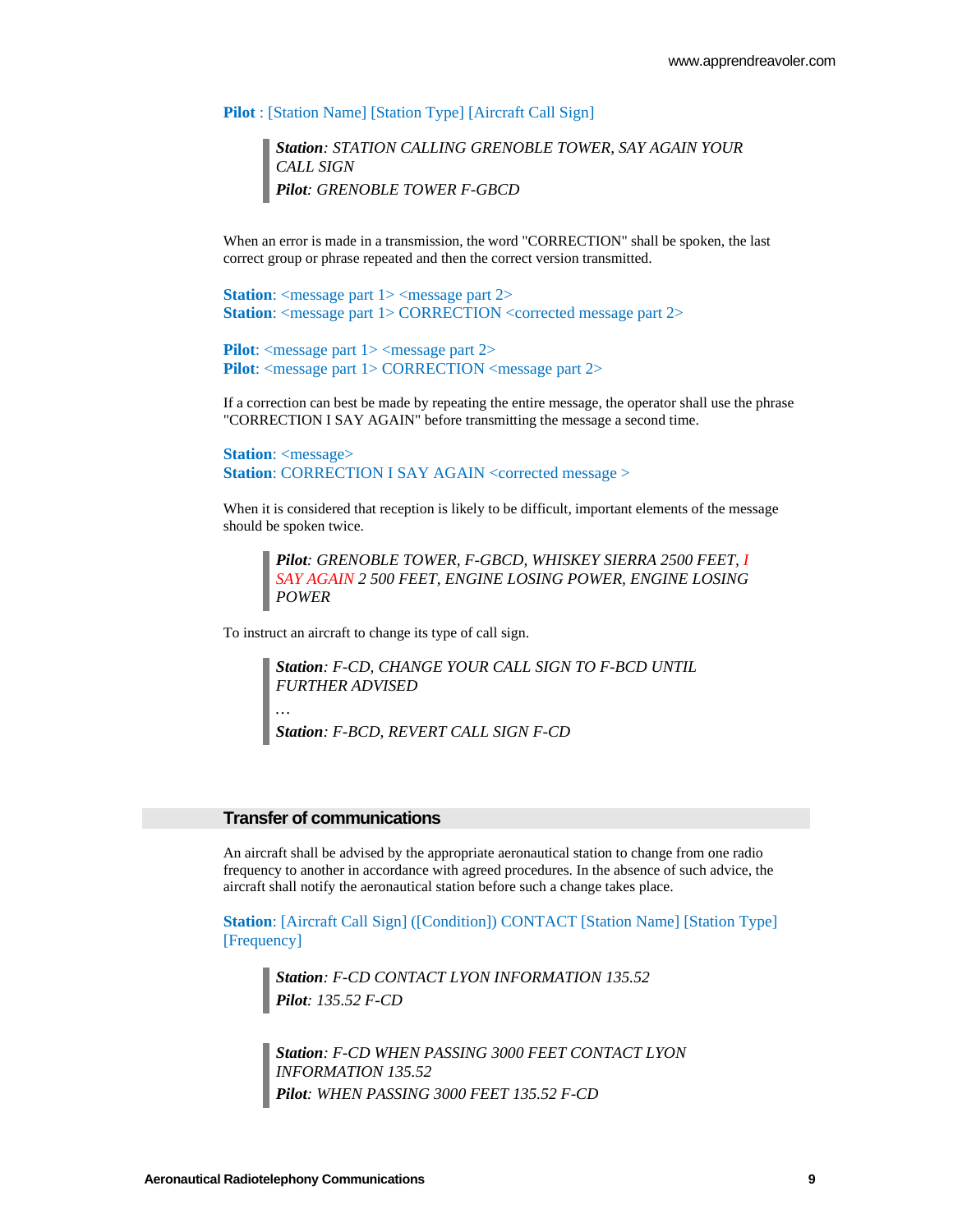An aircraft may be instructed to "stand by" on a frequency when it is intended that the ATS unit will initiate communications soon.

**Station**: [Aircraft Call Sign] STAND BY FOR [Station Name] [Station Type] [Frequency]

> *Station: F-CD STANDBY FOR LYON INFORMATION 135.52 Pilot: 135.52 F-CD*

An aircraft may be instructed to "monitor" a frequency on which information is being broadcast.

**Station**: [Aircraft Call Sign] MONITOR [Station Name] [Station Type] [Frequency]

> *Station: F-CD MONITOR MARSEILLE INFORMATION 124.55 Pilot: MONITORING 124.55 F-CD*

When an aircraft wants to change to another frequency, he should request it.

*Pilot: F-CD REQUEST FREQUENCY CHANGE TO 124.55 Station: F-CD FREQUENCY CHANGE APPROVED* 

*Pilot: F-CD REQUEST FREQUENCY CHANGE TO 124.55 Station: F-CD NEGATIVE, REMAIN THIS FREQUENCY* 

#### **Read-back requirements**

The following **shall always** be read back:

- clearances and instructions to enter, land on, take off from, hold short of, cross and backtrack on any **runway**,
- runway-in-use, altimeter settings, squawk codes, level instructions, transition levels.

Other clearances or instructions, including conditional clearances, shall be read back or acknowledged in a manner to clearly indicate that they have been understood and will be complied with.

An aircraft should terminate the read-back by its call sign.

*Station: F-CD WHEN AIRBORNE TURN RIGHT, LEAVE CONTROL ZONE VIA ROUTE ECHO Pilot: RIGHT TURN VIA ROUTE ECHO F-CD* 

The controller shall listen to the read-back to ascertain that the clearance or instruction has been correctly acknowledged by the flight crew and shall take immediate action to correct any discrepancies revealed by the read-back.

If an aircraft read-back of a clearance or instruction is incorrect, the controller shall transmit the word "NEGATIVE I SAY AGAIN" followed by the correct version.

*Station: F-CD QNH 1003 Pilot: QNH 1013 F-CD Station: F-CD NEGATIVE I SAY AGAIN QNH 1003*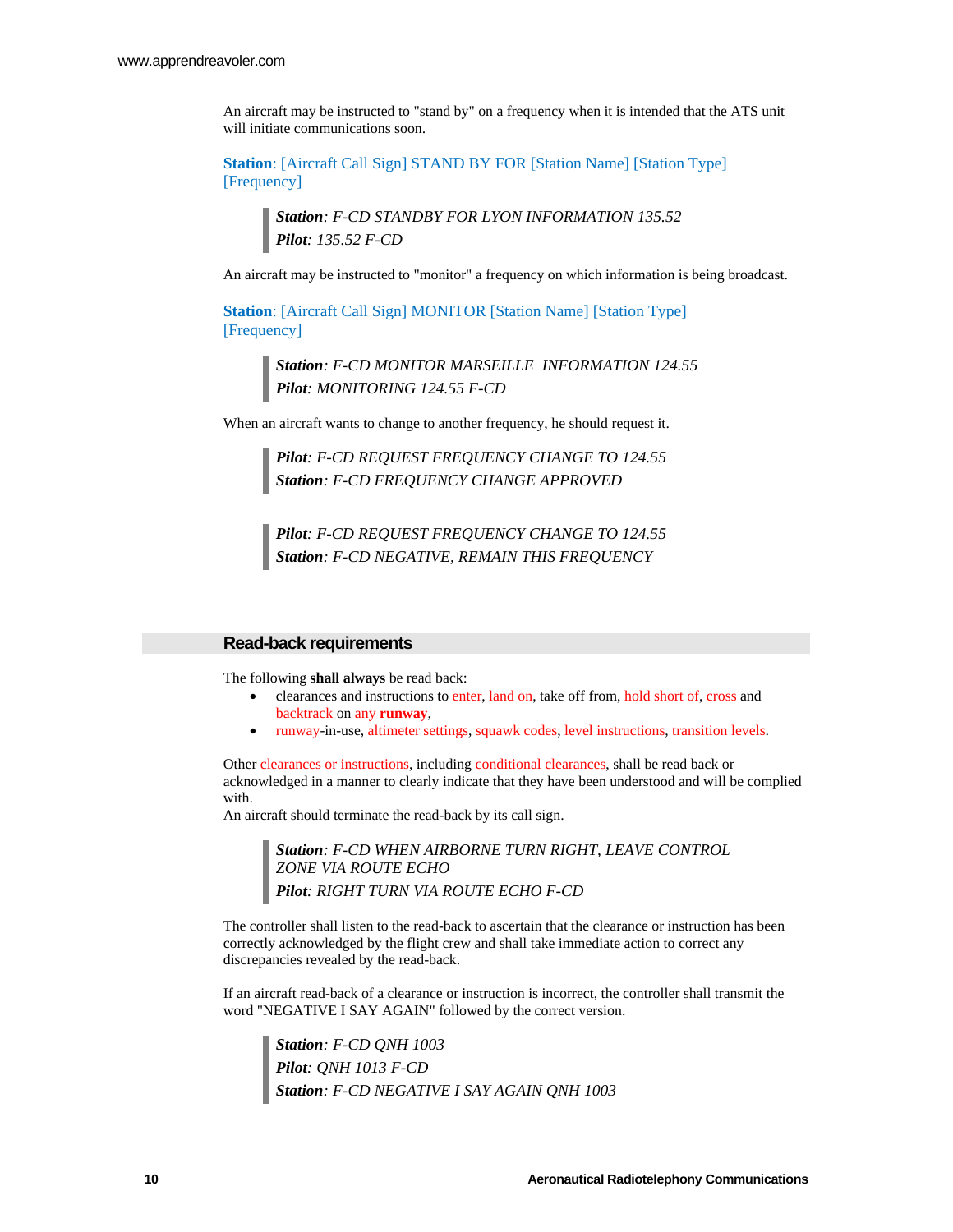If there is a doubt as to whether a pilot can comply with an ATC clearance or instruction, the controller may follow the clearance or instruction by the phrase "IF UNABLE", and subsequently offer an alternative. If at any time a pilot receives a clearance or instruction which cannot be complied with, that pilot should advise the controller using the phrase "UNABLE" and give the reasons.

*Station: F-CD CLIMB TO FL60 Pilot: UNABLE TO CLIMB FL60 DUE TO CLOUD LAYER F-CD* 

#### **Test procedures**

Test transmissions should take the following form:

**Pilot**: [Station Name] [Station Type] [Aircraft Call Sign] RADIO CHECK ([Frequency]) **Station** : [Aircraft Call Sign] [Station Name] [Station Type] READING YOU [Readability Number]

[Readability Number]:

- **1 Unreadable**
- **2 Readable now and then**
- **3 Readable but with difficulty**
- **4 Readable**
- **5 Perfectly readable**

Examples:

*Pilot: GRENOBLE GROUND F-GBCD RADIO CHECK Station: F-GBCD READING YOU FIVE*

*Pilot: GRENOBLE GROUND F-GBCD RADIO CHECK Station: CALLING STATION GRENOBLE GROUND YOU ARE UNREADABLE* 

*Pilot: GRENOBLE GROUND F-GBCD RADIO CHECK Station: F-GBCD READING YOU THREE, LOUD BACKGROUND WHISTLE* 

#### **Flight plans**

A pilot may file a flight plan with an ATS unit during flight, although the use of busy air traffic control channels for this purpose should be avoided. Details should be passed using the flight plan format.

*Pilot: LYON INFORMATION, F-GBCD REQUEST FILE FLIGHT PLAN Station: F-GBCD, READY TO COPY …*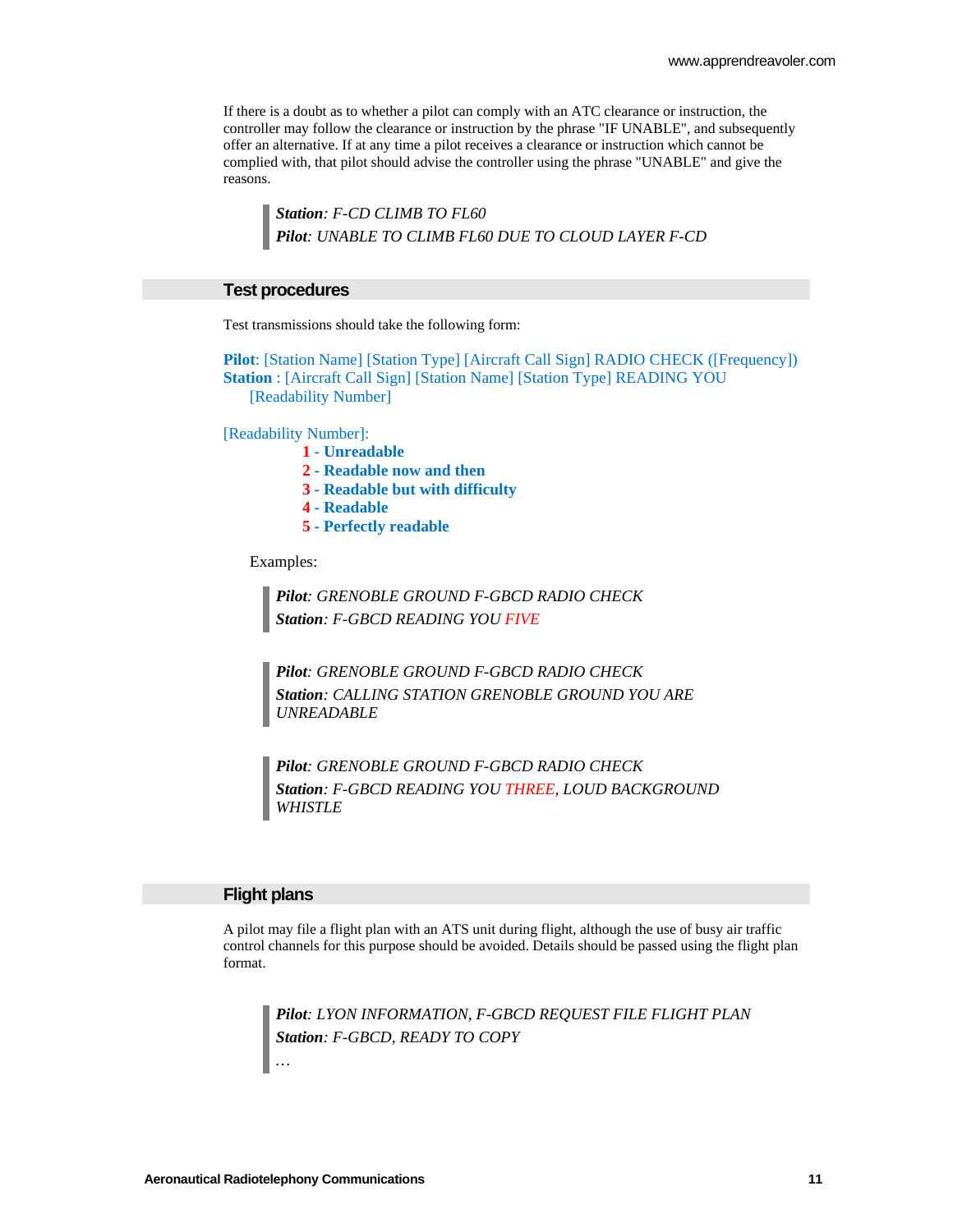#### **Departure information and engine start up**

Where no ATIS is provided, the pilot may ask for current aerodrome information before requesting start up.

*Pilot: GEORGETOWN GROUND, F-GBCD VFR TO BROWNWOOD, REQUEST DEPARTURE INFORMATION Ground: F-GBCD, DEPARTURE RUNWAY 32, WIND 290 DEGREES 4 KNOTS, QNH 1022, TEMPERATURE 5, DEWPOINT MINUS 3, TIME 27 Pilot: RUNWAY 32, QNH 1022, F-GBCD* 

Requests to start engines are normally made to facilitate ATC planning and to avoid excessive fuel burn by aircraft delayed on the ground. Along with the request, the pilot will state the location of the aircraft and acknowledge receipt of the ATIS broadcast. When the departure of the aircraft will be delayed, the controller will normally indicate a start up time or an expected start up time.

*Pilot: GEORGETOWN GROUND, F-GBCD, STAND 8 REQUEST START UP, INFORMATION DELTA Ground: F-GBCD START UP APPROVED, QNH 1010 Or Ground: F-GBCD START UP AT 45, QNH 1010 Or Ground: F-GBCD EXPECT START UP AT 45, QNH 1010 Or Ground: F-GBCD START UP AT OWN DISCRETION, QNH 1010* 

#### **Taxi instructions**

Taxi instructions issued by a controller will always contain a clearance limit, which is the point at which the aircraft must stop until further permission to proceed is given. For departing aircraft, the clearance limit will normally be the taxi-holding point of the runway in use, but it may be any other position on the aerodrome depending on the prevailing traffic circumstances.

When a taxi clearance contains a taxi limit beyond a runway, it shall contain an explicit clearance to cross, or an instruction to hold short of that runway.

**Ground** : [Aircraft Call Sign] TAXI (VIA [Taxi instructions)] TO HOLDING POINT ([Holding point name]) RUNWAY [Number] **Pilot**: TAXIING (VIA [Taxi instructions]) TO HOLDING POINT ([Holding point name]) RUNWAY [Number] [Aircraft Call Sign]

*Ground: F-CD TAXI TO HOLDING POINT CHARLIE RUNWAY 18 Pilot: TAXIING HOLDING POINT CHARLIE RUNWAY 18 F-CD*

*Pilot: GEORGETOWN GROUND F-GBCD, CESSNA 172 AT STAND 8 REQUEST TAXI FOR LOCAL VFR FLIGHT WITH INFORMATION DELTA Ground: F-CD TAXI VIA TAXIWAY CHARLIE TO HOLDING POINT RUNWAY 18 Pilot: TAXIING VIA CHARLIE HOLDING POINT RUNWAY 18 F-CD*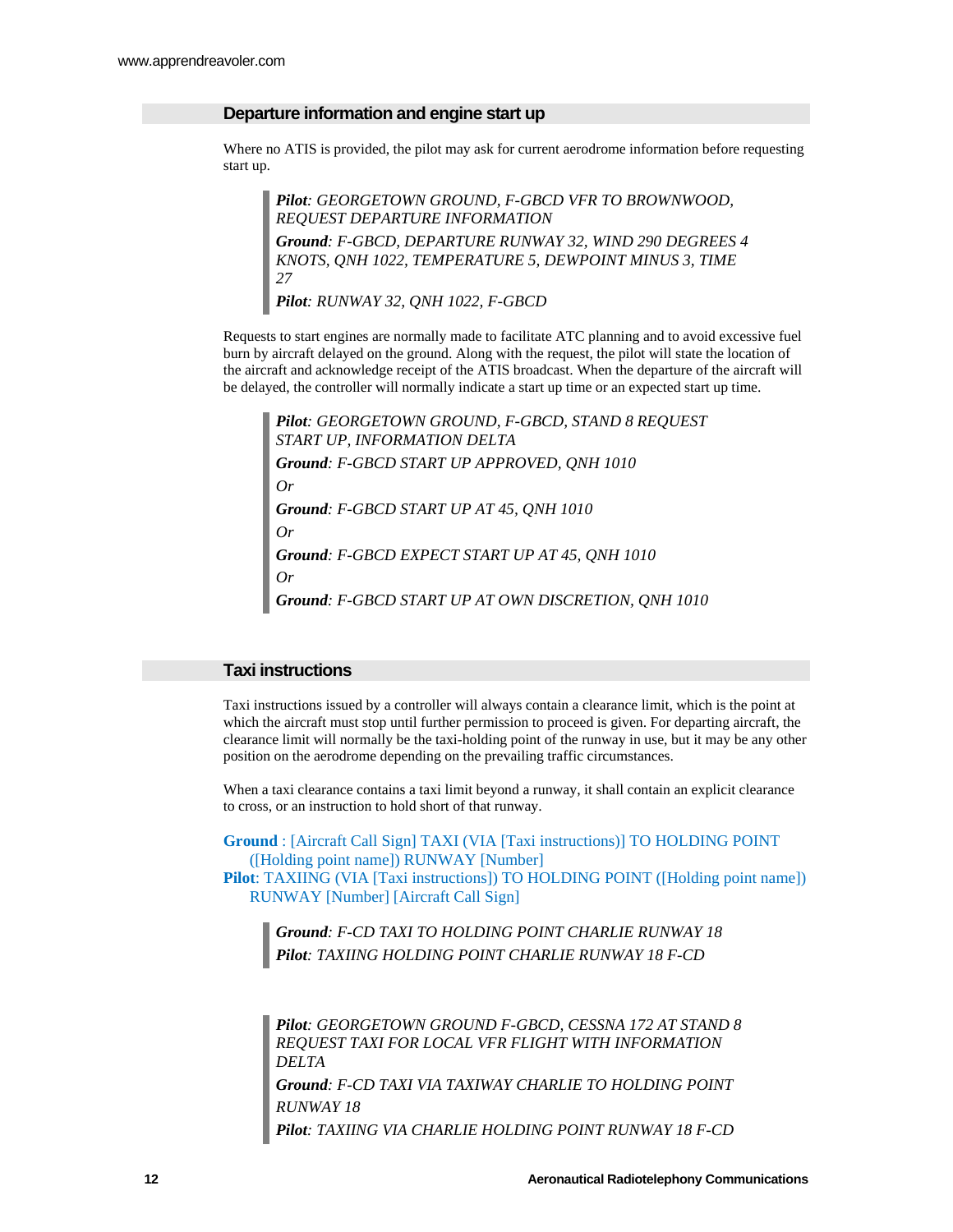*Pilot: GEORGETOWN GROUND F-GBCD, AT FUEL STATION, REQUEST TAXI TO FLYING CLUB Ground: F-CD TAXI TO HOLDING POINT RUNWAY 24 VIA TAXIWAY CHARLIE Pilot: VIA CHARLIE HOLDING POINT RUNWAY 24 F-CD Pilot: F-CD APPROACHING HOLDING POINT REQUEST CROSS RUNWAY 24 Ground: F-CD HOLD SHORT RUNWAY 24 Pilot: HOLDING SHORT RUNWAY 24 F-CD Ground: F-CD CROSS RUNWAY 24 REPORT VACATED, CONTINUE TO FLYING CLUB Pilot: F-CD CROSSING RUNWAY 24 … Pilot: F-CD RUNWAY VACATED*

*Pilot: GEORGETOWN GROUND, F-GBCD, C172 AT THE SOUTH SIDE HANGARS, REQUEST TAXI FOR LOCAL VFR FLIGHT Ground: F-CD TAXI VIA TAXIWAY CHARLIE TO HOLDING POINT RUNWAY 24, WIND 250 DEGREES 8 KNOTS, QNH 1010, TIME TWO THREE AND A HALF Pilot: QNH 1010, REQUEST RUNWAY 14 F-CD Ground: F-CD, RECLEARED HOLDING POINT RUNWAY 14,TAXI BEHIND SENECA COMING FROM YOUR LEFT Pilot: F-CD, HOLDING POINT RUNWAY 14, TRAFFIC IN SIGHT Ground: F-CD TAXI VIA TAXIWAY CHARLIE TO HOLDING POINT RUNWAY 14* 

*Pilot: F-CD, REQUEST DETAILED TAXI INSTRUCTIONS Ground: F-CD, TURN FIRST RIGHT Pilot: FIRST RIGHT, F-CD,* 

*Ground: F-CD, TAXI STRAIGHT AHEAD Pilot: STRAIGHT AHEAD, F-CD* 

*Ground: F-CD ROGER* 

*Ground: F-CD, GIVE WAY TO AIRBUS 320 COMING FROM YOUR RIGHT Pilot: GIVING WAY TO AIRBUS, F-CD* 

*Ground: F-CD, FOLLOW CESSNA 172 Pilot: FOLLOWING CESSNA, F-CD* 

*…* 

*…* 

*…* 

*…* 

To cross a runway, if the control tower is unable to see the crossing aircraft (e.g. night, low visibility, etc.), the instruction should always be accompanied by a request to report when the aircraft has vacated and is clear of the runway.

**Ground** : [Aircraft Call Sign] CROSS RUNWAY [Number] (REPORT VACATED)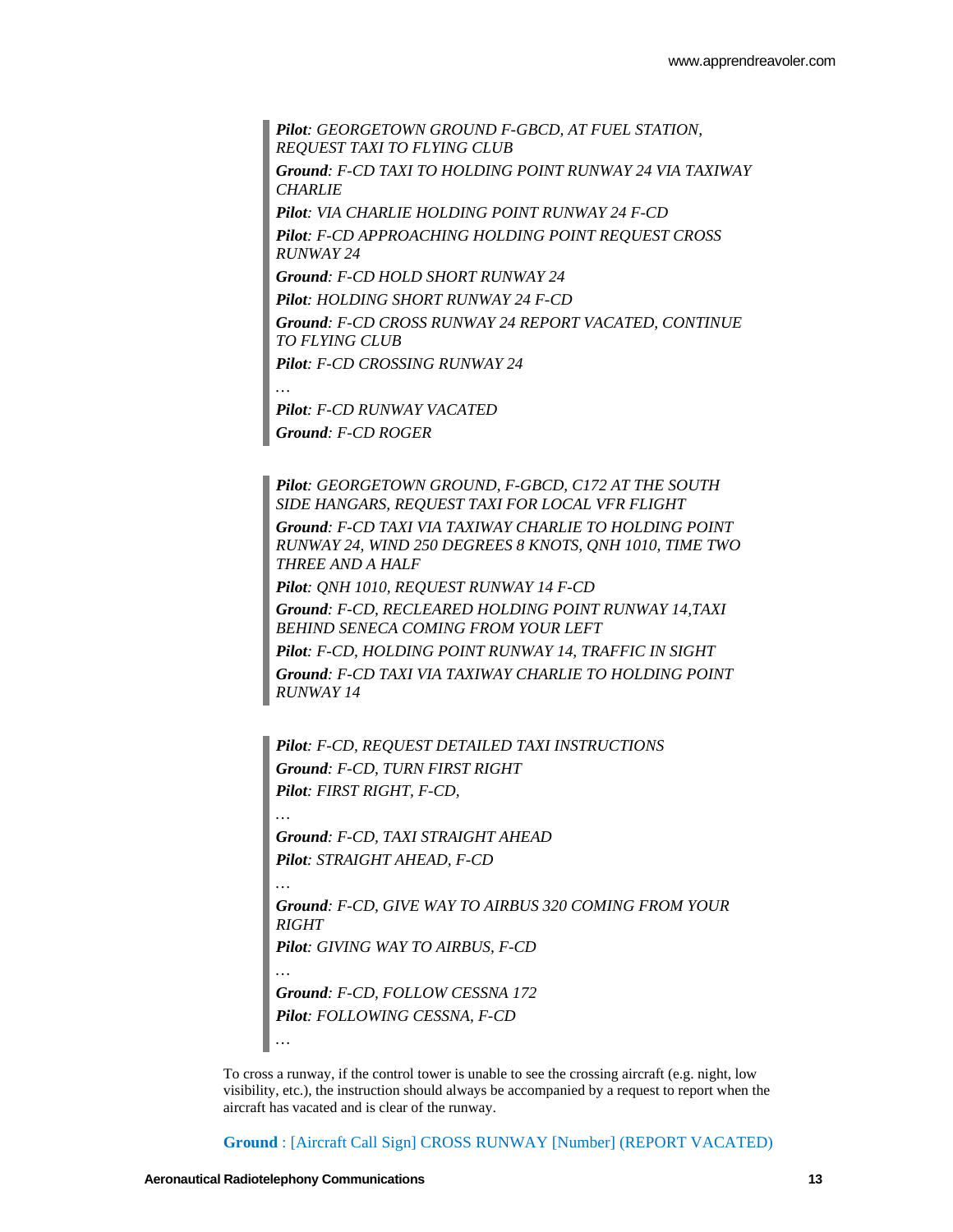When requested by the aircraft. **Pilot**: [Aircraft Call Sign] REQUEST CROSS RUNWAY [Number]

#### **Take-off procedures**

At busy aerodromes with separate GROUND and TOWER functions, aircraft are usually transferred to the TOWER at, or when approaching, the runway-holding position.

*Tower: F-CD REPORT WHEN READY FOR DEPARTURE Pilot: F-CD, WILCO … Pilot: F-CD, READY Tower: F-CD LINE UP AND WAIT Pilot: LINNING UP F-CD Tower: F-CD, RUNWAY 06 CLEARED FOR TAKE-OFF Pilot: RUNWAY 06 CLEARED FOR TAKE-OFF, F-CD* 

For traffic reasons, it may be necessary for the aircraft to take off immediately after lining up.

*Tower: F-CD ARE YOU READY FOR IMMEDIATE DEPARTURE? Pilot: AFFIRM F-CD Tower: F-CD LINE UP, BE READY FOR IMMEDIATE DEPARTURE Pilot: LINNING UP F-CD Tower: F-CD RUNWAY 06 CLEARED FOR TAKE-OFF Pilot: CLEARED FOR TAKE-OFF RUNWAY 06 F-CD* 

In poor visibility, the controller may request the pilot to report when airborne.

*Tower: F-CD RUNWAY 06 CLEARED FOR TAKE-OFF, REPORT AIRBORNE Pilot: RUNWAY 06 CLEARED FOR TAKE-OFF, WILCO F-CD Pilot: F-CD AIRBORNE Tower: F-CD CONTACT DEPARTURE 122.85 Pilot: 122.85 F-CD* 

Conditional clearances shall not be used for movements affecting the active runway(s), except when the aircraft or vehicles concerned are seen by both the controller and pilot. When the conditional clearance involves a departing aircraft and an arriving aircraft, it is important that the departing aircraft correctly identifies the arriving aircraft on which the conditional clearance is based. Reference to the arriving aircraft type may be insufficient and it may be necessary to add a description of the colour or the company name to ensure correct identification. A conditional clearance shall be given as follows:

**Station** : [Aircraft Call Sign] [Condition] [Clearance] [Brief reiteration of the condition]

*Tower: F-CD REPORT AIRBUS ON FINAL IN SIGHT Pilot: AIRBUS IN SIGHT F-CD*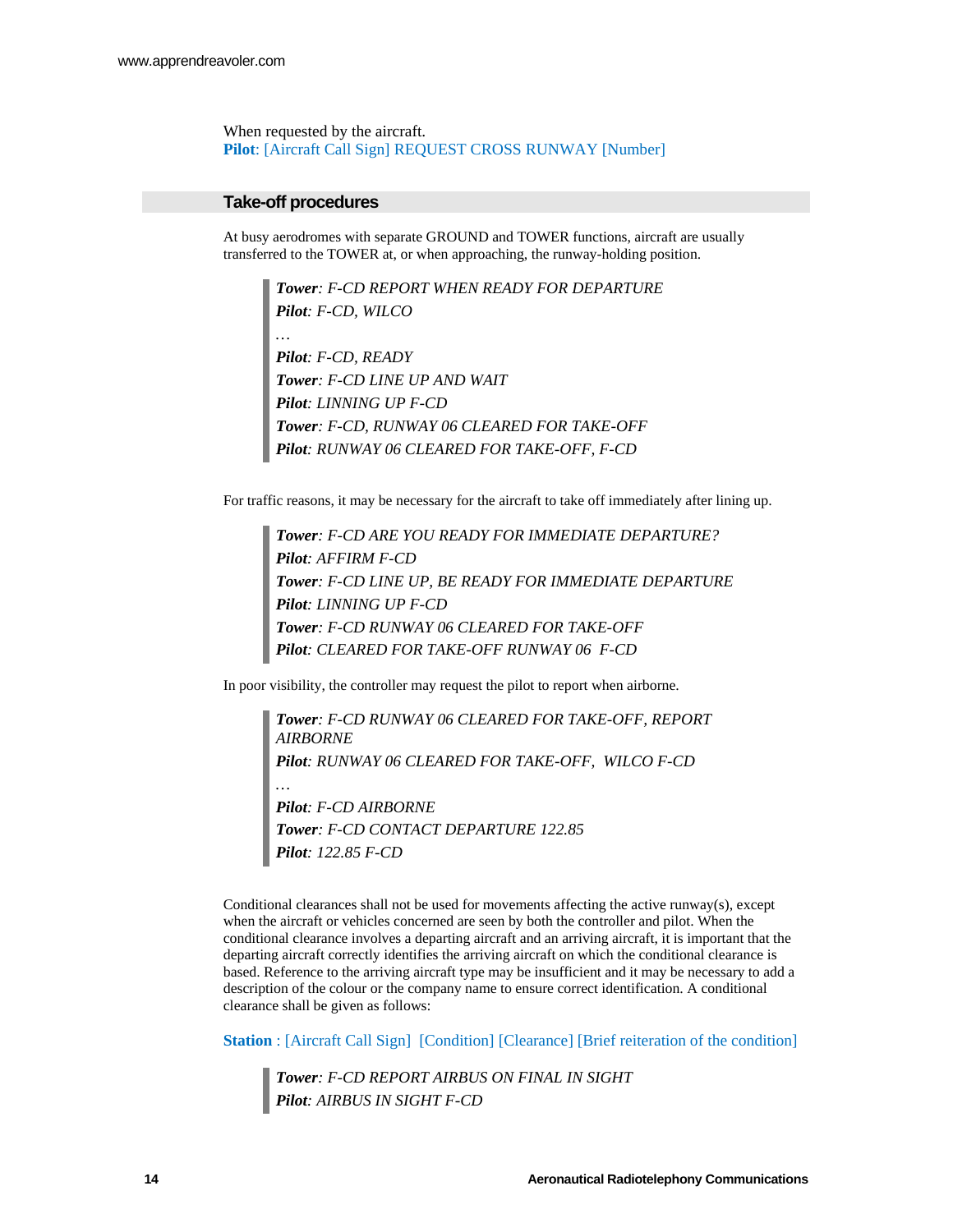*Tower: F-CD BEHIND THE LANDING AIRBUS LINE UP AND WAIT BEHIND Pilot: BEHIND THE AIRBUS, LINING UP AND WAITING BEHIND, F-CD* 

Due to unexpected traffic developments, or a departing aircraft taking longer to take off than anticipated, it is occasionally necessary to cancel the take-off clearance or quickly free the runway for landing traffic.

*Tower: F-CD TAKE OFF IMMEDIATELY OR HOLD SHORT OF RUNWAY Pilot: HOLDING SHORT F-CD* 

*Tower: F-CD TAKE OFF IMMEDIATELY OR VACATE RUNWAY Pilot: TAKING OFF F-CD* 

*Tower: F-CD HOLD POSITION, CANCEL TAKE·OFF, I SAY AGAIN CANCEL TAKE·OFF VEHICLE ON RUNWAY Pilot: HOLDING F-CD* 

When an aircraft has commenced the take-off roll, and it is necessary for the aircraft to abandon take-off in order to avert a dangerous traffic situation, the aircraft should be instructed to stop immediately and the instruction and call sign repeated.

*Tower: F-CD STOP IMMEDIATELY, F-CD STOP IMMEDIATELY Pilot: STOPPING F-CD* 

When a pilot abandons the take-off manoeuvre, the control tower should be informed as soon as practicable, and assistance or taxi instructions should be requested as required.

*Pilot: F-CD STOPPING Tower: F-CD ROGER Pilot: F-CD REQUEST RETURN TO RAMP Tower: F-CD TAKE NEXT RIGHT, RETURN TO RAMP, CONTACT GROUND 118.350 Pilot: NEXT RIGHT RETURNING TO RAMP 118.350 F-CD* 

#### **VFR departure**

Departing VFR flights, when handled by approach control, may be passed information on relevant known traffic in order to assist the pilots in maintaining their own separation. Pilots should report when they are leaving the area of jurisdiction of the approach control unit.

*Pilot: GEORGETOWN APPROACH F·CD PASSING THE CONTROL ZONE BOUNDARY Departure: F-CD CONTACT ALEXANDER INFORMATION 125.75 Pilot: 125.75 F·CD* 

Special VFR flights will be cleared to leave the control zone in accordance with established procedures.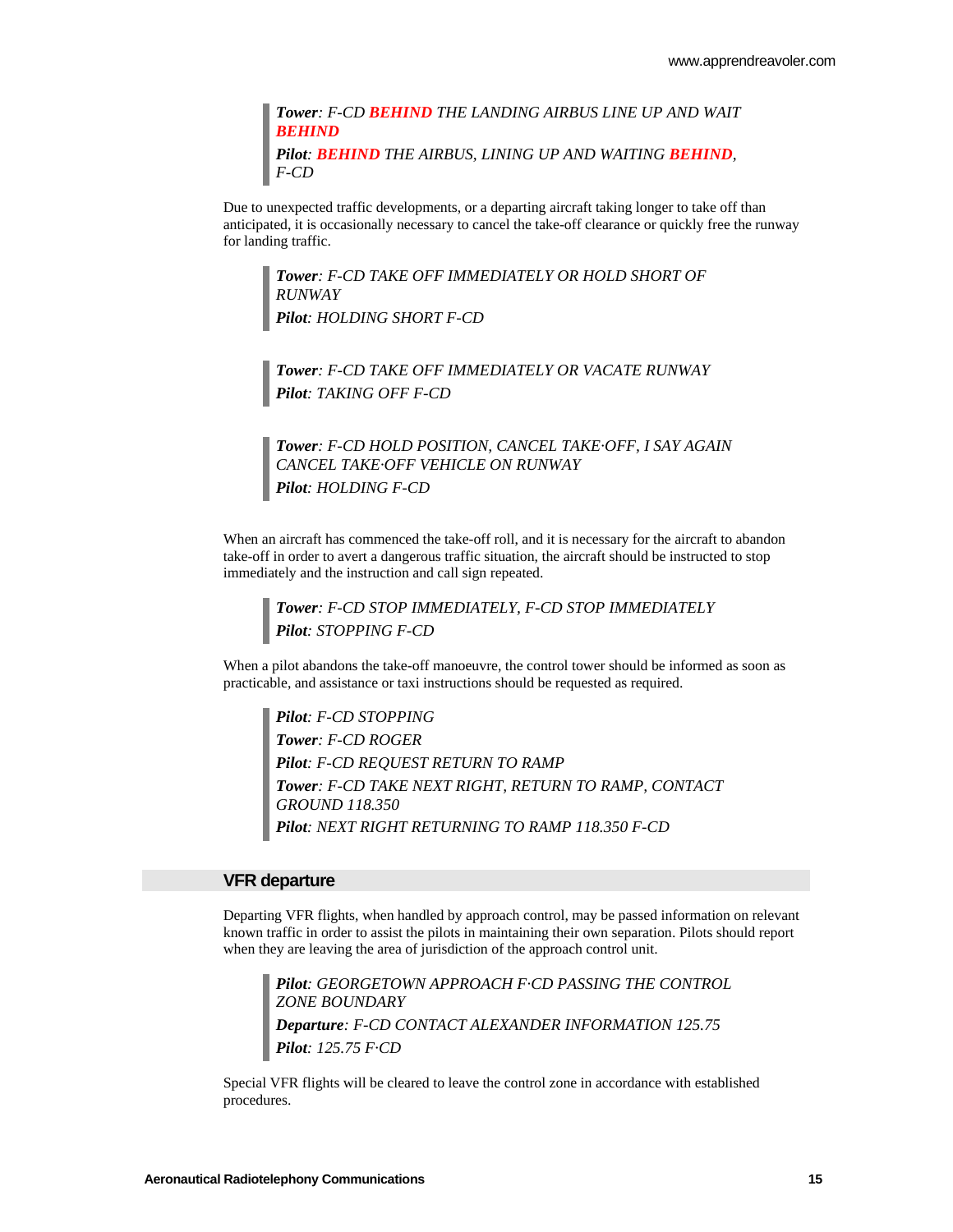*Departure: F-CD LEAVE CONTROL ZONE, SPECIAL VFR VIA ROUTE WHISKEY, 3 000 FEET OR BELOW, REPORT WHISKEY DELTA Pilot: CLEARED TO LEAVE CONTROL ZONE SPECIAL VFR, VIA ROUTE WHISKEY 3 000 FEET OR BELOW, WILL REPORT WHISKEY DELTA F-CD* 

#### **Climb and descent instructions**

The following examples provide a cross-section of phraseology used in altitude changes.

**Station** : [Aircraft Call Sign] (CLIMB) *or* (DESCENT) Followed as necessary by: i) TO [level]; ii) TO REACH [level] AT (or BY) [time or significant point]; iii) REPORT LEAVING (or REACHING, or PASSING) [level]; iv) AT [number] FEET PER MINUTE (MINIMUM (or MAXIMUM));

**Station** : [Aircraft Call Sign] STOP (CLIMB) *or* (DESCENT) AT [level];

**Station** : [Aircraft Call Sign] CONTINUE (CLIMB) *or* (DESCENT) TO [level];

**Station** : [Aircraft Call Sign] WHEN READY (CLIMB) *or* (DESCEND) TO [level];

Examples:

*Control: F-CD CLIMB TO FL 85 Pilot: CLIMBING TO FL 85 F-CD* 

*Control: F·CD DESCENT FL 65, CROSS TELMA FL85 OR ABOVE Pilot: DESCENDING FL 65, CROSSING TELMA FL 85 OR ABOVE F·CD* 

*Control: F·CD CLIMB TO FL 85 REPORT PASSING 4000 FEET Pilot: CLIMBING TO FL 85 WILL REPORT PASSING 4000 FEET F·CD* 

*Control: F·CD DESCENT 5500 FEET QNH 1014 Pilot: DESCENDING 5500 FEET, QNH 1014, F·CD* 

*Pilot: F-CD REQUEST DESCENT TO FL 55 Control: F-CD DESCENT TO FL 55 Pilot: DESCENDING TO FL 55 F-CD* 

*Pilot: F-CD REQUEST CLIMB TO FL 75 Control: F-CD CLIMB TO FL 75 Pilot: CLIMBING TO FL 75 F-CD* 

*Pilot: F·CD REQUEST DESCENT*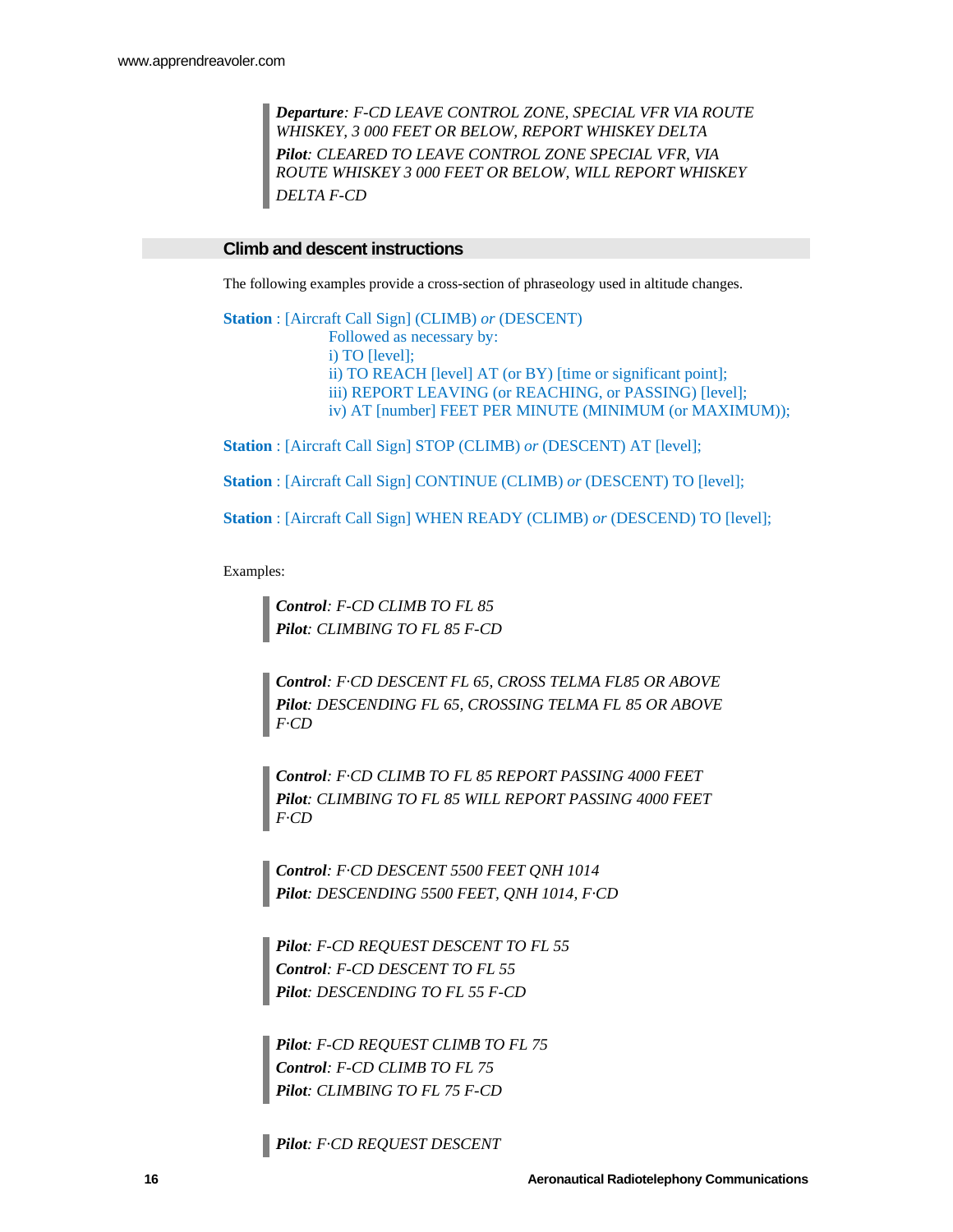*Control: F·CD MAINTAIN FL 115 EXPECT DESCENT AFTER TELMA Pilot: MAINTAINING FL 115 F·CD* 

*Control: F-CD REPORT PASSING FL 75 Pilot: WILCO F-CD … Pilot: F-CD PASSING FL 75* 

Once having been given an instruction to climb or descend, a further overriding instruction may be given to a pilot.

*Control: F-CD STOP DESCENT AT FL 55 Pilot: STOPPING DESCENT AT FL 55 F-CD* 

*Control: F-CD CONTINUE CLIMB TO FL 85 Pilot: CLIMBING TO FL 85 F-CD* 

Occasionally, for traffic reasons, a higher than normal rate-of-climb or descent may be required.

*Control: F-CD EXPEDITE DESCENT TO FL 55 Pilot: EXPEDITING DESCENT TO FL 55 F-CD* 

*Control: F-CD EXPEDITE DESCENT TO FL 55 Pilot: UNABLE TO EXPEDITE F-CD* 

#### **Level instructions**

The following examples provide a cross-section of phraseology used in maintaining level.

**Station** : [Aircraft Call Sign] MAINTAIN [Level]

Followed as necessary by:

- TO [significant point]
- UNTIL PASSING [significant point]
- UNTIL [Time]
- UNTIL ADVISED BY [Name of Station]
- UNTIL FURTHER ADVISED
- WHILE IN CONTROLLED AIRSPACE

*Control: F-CD MAINTAIN 2500 FEET Pilot: MAINTAINING 2500 FEET F-CD* 

*Control: F·CD MAINTAIN FL 115 UNTIL FURTHER ADVISED* 

*Pilot: MAINTAINING FL 115 F·CD*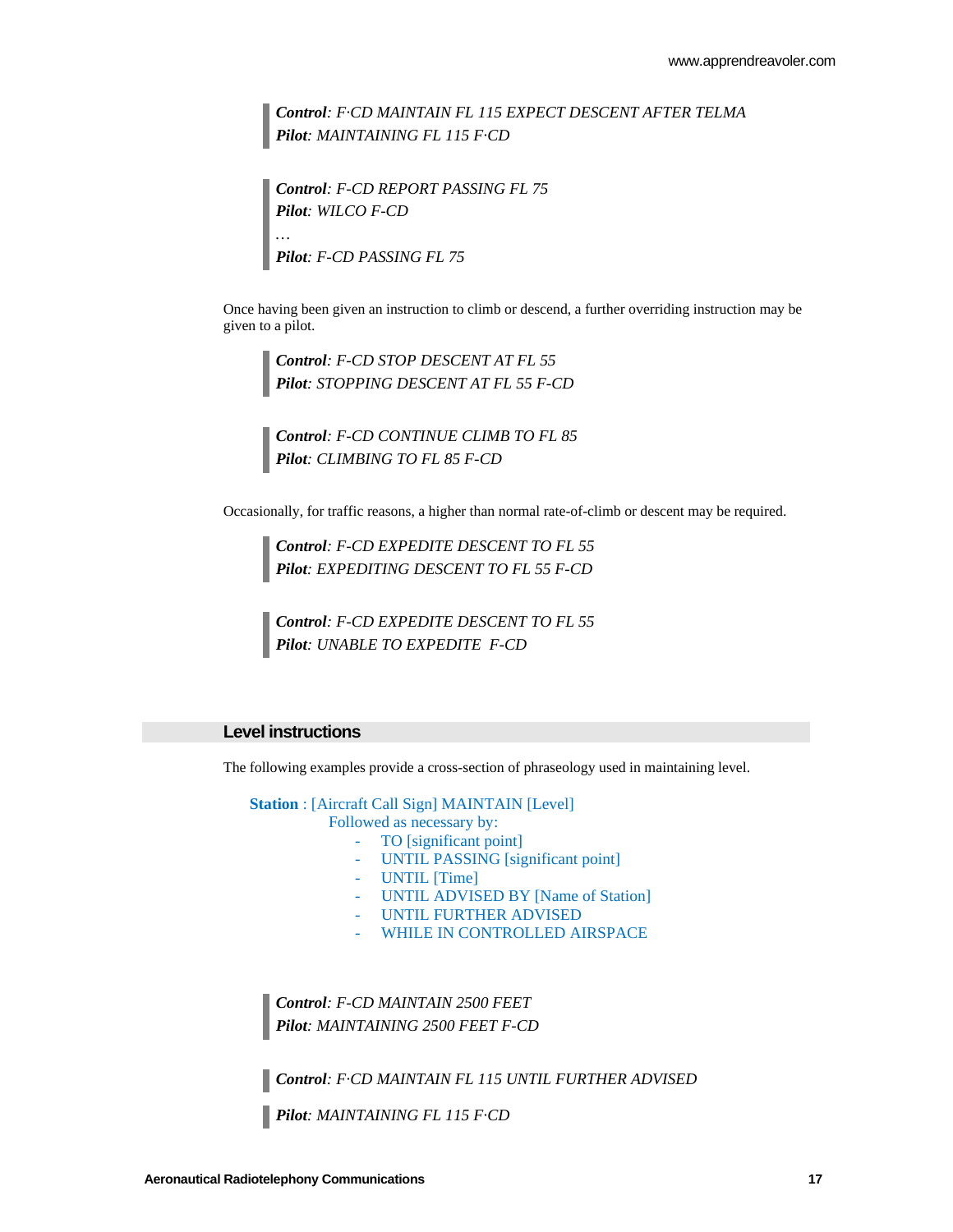*Control: F·CD MAINTAIN FL 115 UNTIL PASSING TELMA Pilot: MAINTAINING FL 115 UNTIL PASSING TELMA F·CD* 

#### **Traffic information**

Whenever practicable, information regarding traffic on a conflicting path should be given in the following form:

a) relative bearing of the conflicting traffic in terms of the 12 hour clock;

b) distance from the conflicting traffic;

c) direction of the flight of the conflicting traffic; and

d) any other pertinent information such as: unknown, slow moving, fast moving, closing, opposite (or same) direction, overtaking, crossing left to right (or right to left), and if known, aircraft type and level, climbing or descending.

*Tower: F-CD UNKNOWN TRAFFIC 1 O'CLOCK, 3 MILES, OPPOSITE DIRECTION, FAST MOVING Pilot: LOOKING OUT F-CD Pilot: F-CD TRAFFIC IN SIGHT Or Pilot: F-CD NEGATIVE CONTACT, REQUEST VECTORS Tower: F-CD TURN LEFT HEADING 050 Pilot: LEFT HEADING 050 F-CD Tower: F-CD CLEAR OF TRAFFIC, RESUME OWN NAVIGATION* 

*Tower: F-CD TRAFFIC 2 O'CLOCK 5 MILES, NORTH BOUND, CHEROKEE AT 2 000 FEET Pilot: LOOKING OUT F-CD Tower: F-CD DO YOU WANT VECTORS Pilot: NEGATIVE VECTORS, TRAFFIC IN SIGHT F-CD* 

*Tower: F-CD, NO REPORTED TRAFFIC* 

#### **Secondary Surveillance Radar - Transponder**

The following phrases together with their meanings are instructions which may be given by controllers to pilots regarding the operation of SSR transponders.

| <b>Phrase</b>                  | <b>Meaning</b>                                                    |
|--------------------------------|-------------------------------------------------------------------|
| <b>SQUAWK (code)</b>           | Set the code as instructed                                        |
| <b>CONFIRM SQUAWK</b>          | Confirm mode and code set on the transponder                      |
| RESET (mode) (code)            | Reselect assigned mode and code                                   |
| <b>SQUAWK IDENT</b>            | Operate the "IDENT" feature                                       |
| <b>SQUAWK MAYDAY</b>           | Select emergency code                                             |
| <b>SQUAWK STAND BY</b>         | Select the stand by feature                                       |
| <b>SQUAWK CHARLIE</b>          | Select pressure altitude transmission feature                     |
| <b>CHECK ALTIMETER SETTING</b> | Check pressure setting and confirm present level                  |
| <b>AND CONFIRM level</b>       |                                                                   |
| <b>STOP SQUAWK CHARLIE</b>     | Deselect pressure altitude transmission feature because of faulty |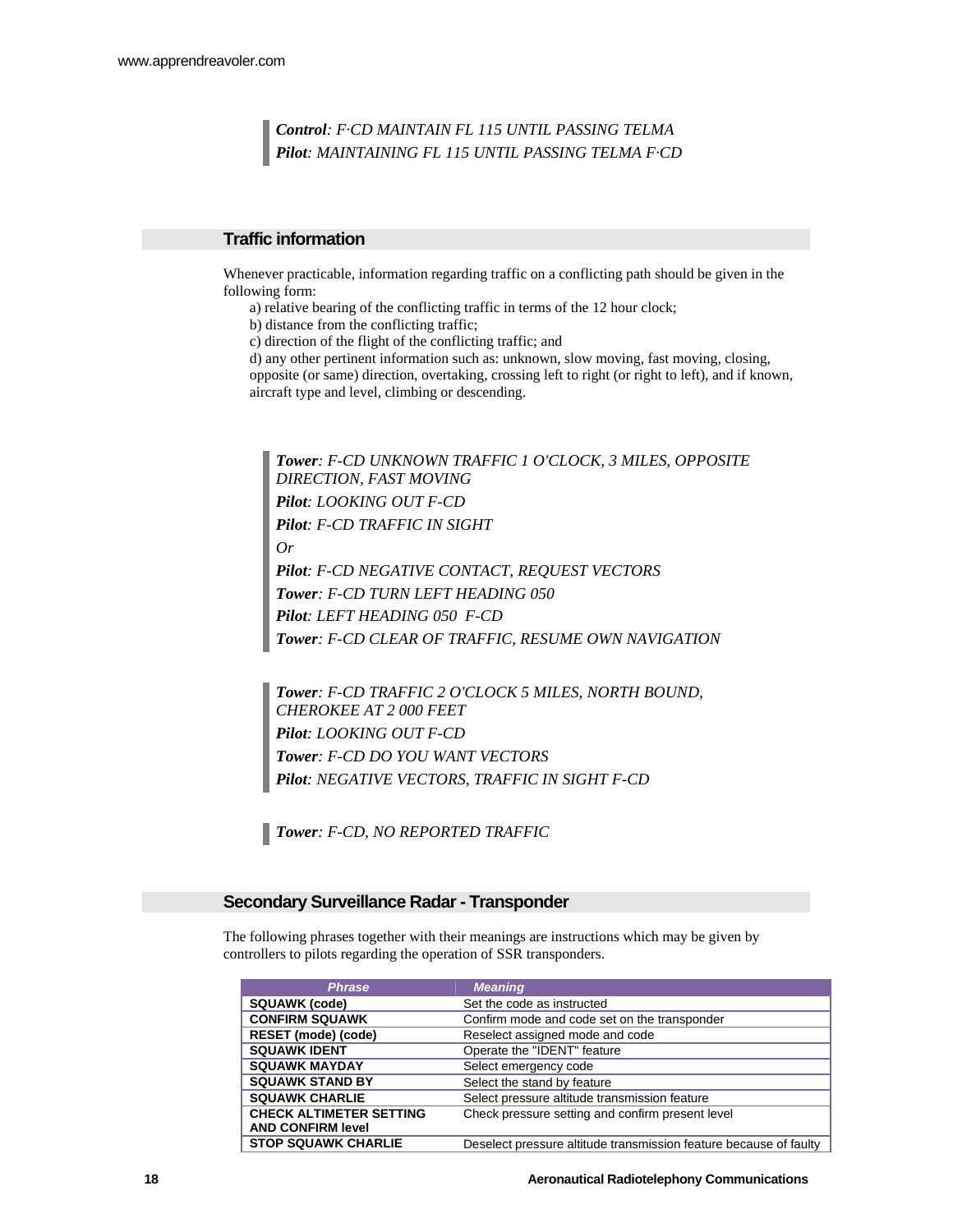| <b>WRONG INDICATION</b>            | operation                                                                                                                         |
|------------------------------------|-----------------------------------------------------------------------------------------------------------------------------------|
| <b>VERIFY LEVEL</b>                | Check and confirm your level. Used to verify the accuracy of the<br>Mode C derived level information displayed to the controller. |
| <b>RESET MODE S IDENTIFICATION</b> | For a Mode S equipped aircraft, request reselection of aircraft<br>identification                                                 |

*Radar: F-CD ADVISE TYPE OF TRANSPONDER CAPABILITY Pilot: F-CD TRANSPONDER CHARLIE Radar: F-CD SQUAWK 6411 Pilot: 6411 F-CD Radar: F-CD CONFIRM SQUAWK Pilot: F-CD SQUAWKING 6411 Radar: F-CD RESET SQUAWK 6411 Pilot: F-CD RESETTING 6411 Radar: F-CD RADAR CONTACT, 3 MILES SOUTH OF ECHO* 

*Radar: F-CD CHECK ALTIMETER SETTING AND CONFIRM LEVEL Pilot: F-CD ALTIMETER 1013 FLIGHT LEVEL 85* 

*Radar: F-CD CONFIRM TRANSPONDER OPERATING Pilot: F-CD NEGATIVE, TRANSPONDER UNSERVICEABLE* 

*Radar: F-CD RADAR SERVICE TERMINATED, RESUME OWN NAVIGATION Pilot: RESUMING OWN NAVIGATION F-CD* 

*Radar: F-CD IDENTIFICATION LOST, CONTACT GEORGETOWN TOWER 122.850 Pilot: 122.850 F-CD* 

#### **ATS Surveillance**

Where it is not self-evident, pilots will normally be informed by the controller when they are under radar control.

*Control: F·CD UNDER RADAR CONTROL Pilot: ROGER F·CD … Control: F·CD RADAR CONTROL TERMINATED Pilot: ROGER F·CD* 

#### **Position reporting**

Position report in the initial call after changing to a new frequency shall contain the following elements of information: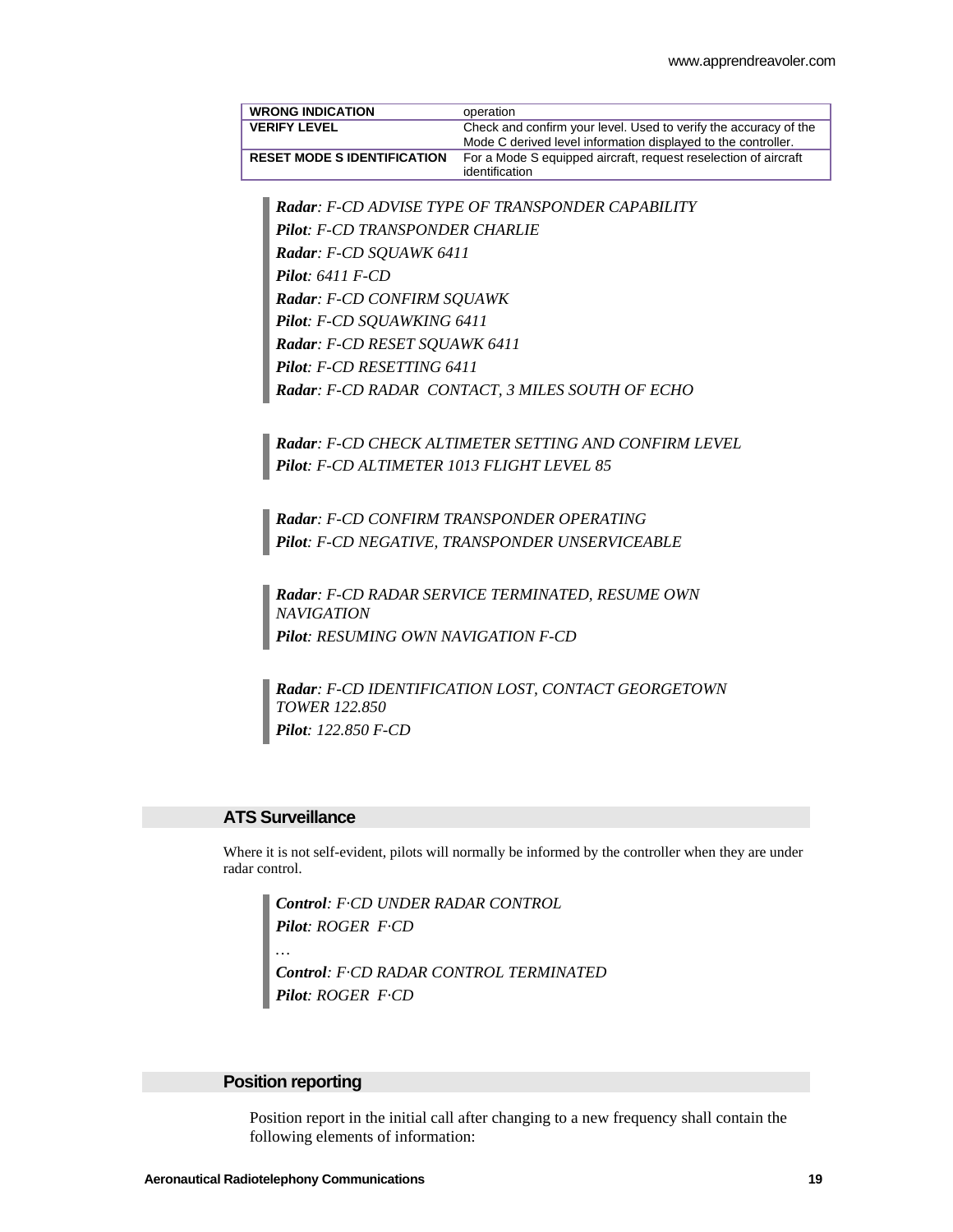- 1. aircraft identification
- 2. position
- 3. flight level or altitude, including passing level and cleared level if not maintaining the cleared level

*Pilot: F-CD, SIERRA, PASSING 4500 FEET DESCENDING TO 3000 FEET Station: F-CD ROGER* 

Other point of report position may contain the following elements of information:

- 1. aircraft identification;
- 2. position;
- 3. time;

*…* 

- 4. flight level or altitude, including passing level and cleared level if not maintaining the cleared level;
- 5. next position and time over; and
- 6. ensuing significant point.

*Pilot: F-CD, ECHO, 49, FL65, FOXTROT NEXT 55 Station: F-CD ROGER* 

*Station: F-CD REPORT PASSING SIERRA ECHO Pilot: WILCO, F-CD … Pilot: F-CD PASSING SIERRA ECHO* 

In order to assist in establishing separation, pilots may be instructed to provide additional position report information as well as routine reports.

*Control: F·CD REPORT WICKEN VOR Pilot: WILCO F·CD … Pilot: F·CD WICKEN VOR FL 95 Control: F·CD ROGER* 

*Control: F·CD REPORT 25 MILES FROM WICKEN VOR Pilot: WILCO F·CD* 

*Pilot: F·CD 25 MILES FROM WICKEN VOR Control: F·CD ROGER*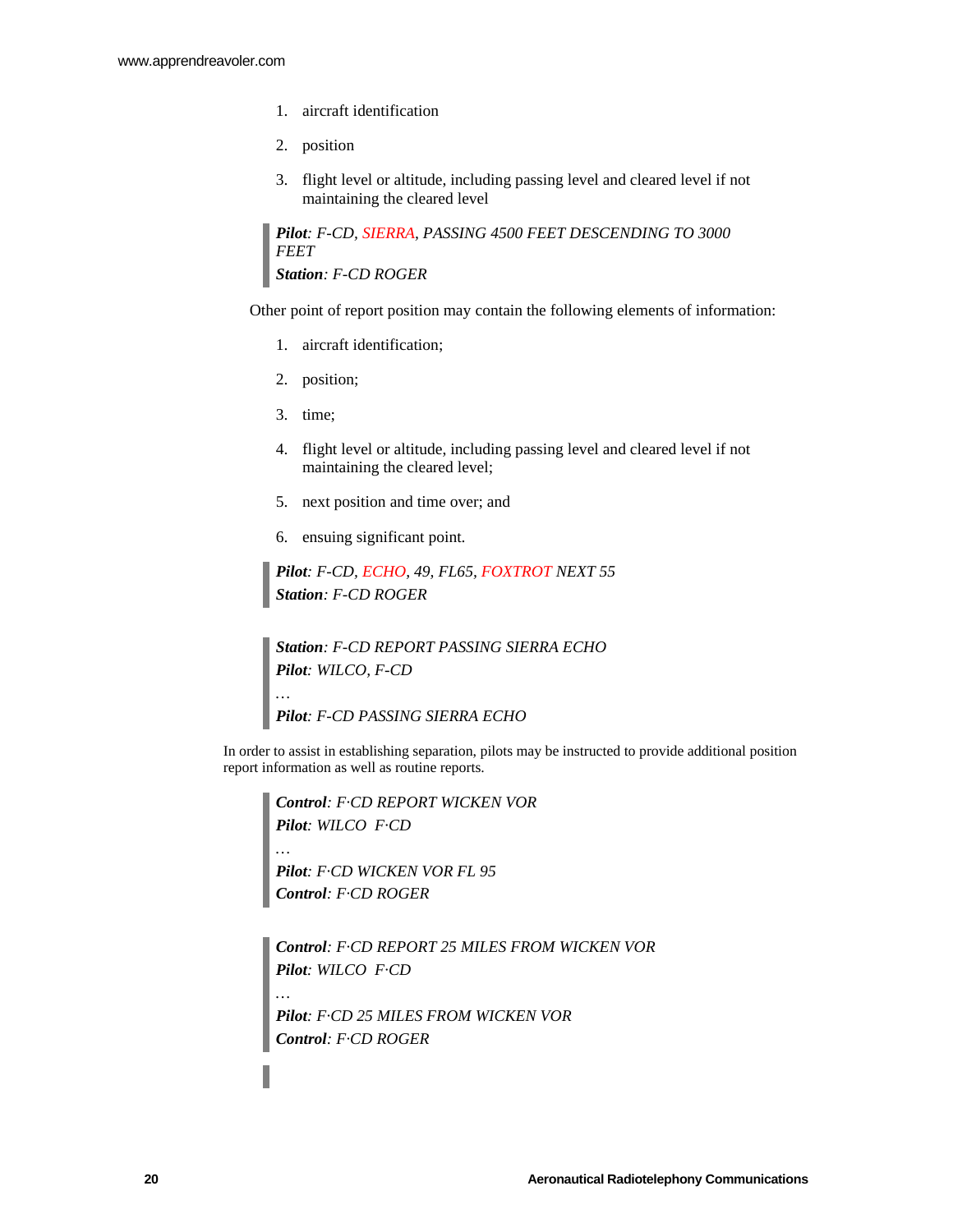#### **VFR arrival**

Depending on the procedures in use, the pilot of an arriving VFR flight may be required to establish contact with the approach control unit and request instructions before entering its area of jurisdiction. Where there is an ATIS broadcast, the pilot should acknowledge if it has been received; where no ATIS broadcast is provided, the approach controller will pass the aerodrome data.

*Pilot: GEORGETOWN APPROACH F·GBCD Approach: F·GBCD GEORGETOWN APPROACH Pilot: F·GBCD, CIRRUS, VFR FROM MELTON TO GEORGETOWN, 2500 FEET, CONTROL ZONE BOUNDARY 52, GEORGETOWN 02, INFORMATION LIMA Approach: F·CD CLEARED TO GEORGETOWN VFR, QNH 1012 TRAFFIC SOUTHBOUND CHEROKEE 2 000 FEET VFR ESTIMATING CONTROL ZONE BOUNDARY 53 Pilot: CLEARED TO GEORGETOWN VFR QNH 1012 TRAFFIC IN SIGHT F·CD Approach: F·CD REPORT AERODROME IN SIGHT Pilot: WILCO F-CD …* 

*Pilot: F-CD AERODROME IN SIGHT Approach: F·CD CONTACT TOWER 118.7 Pilot: 118.7 F-CD* 

#### **Final approach and landing**

Examples:

*Pilot: F-CD LONG FINAL Tower: F-CD CONTINUE APPROACH, WIND 260 DEGREES 18 KNOTS … Pilot: F-CD FINAL Tower: F-CD RUNWAY 27 CLEARED TO LAND, WIND 270 DEGREES 15 KNOTS* 

A pilot may request to fly past the control tower or other observation point for the purpose of visual inspection from the ground.

*Pilot: F-CD REQUEST LOW PASS, UNSAFE LEFT GEAR INDICATION Tower: F-CD CLEARED LOW PASS RUNWAY 27 NOT BELOW 500 FEET, REPORT FINAL Pilot: RUNWAY 27 NOT BELOW 500 FEET, WILCO F-CD* 

For training purposes, a pilot may request permission to make an approach along, or parallel to the runway, without landing.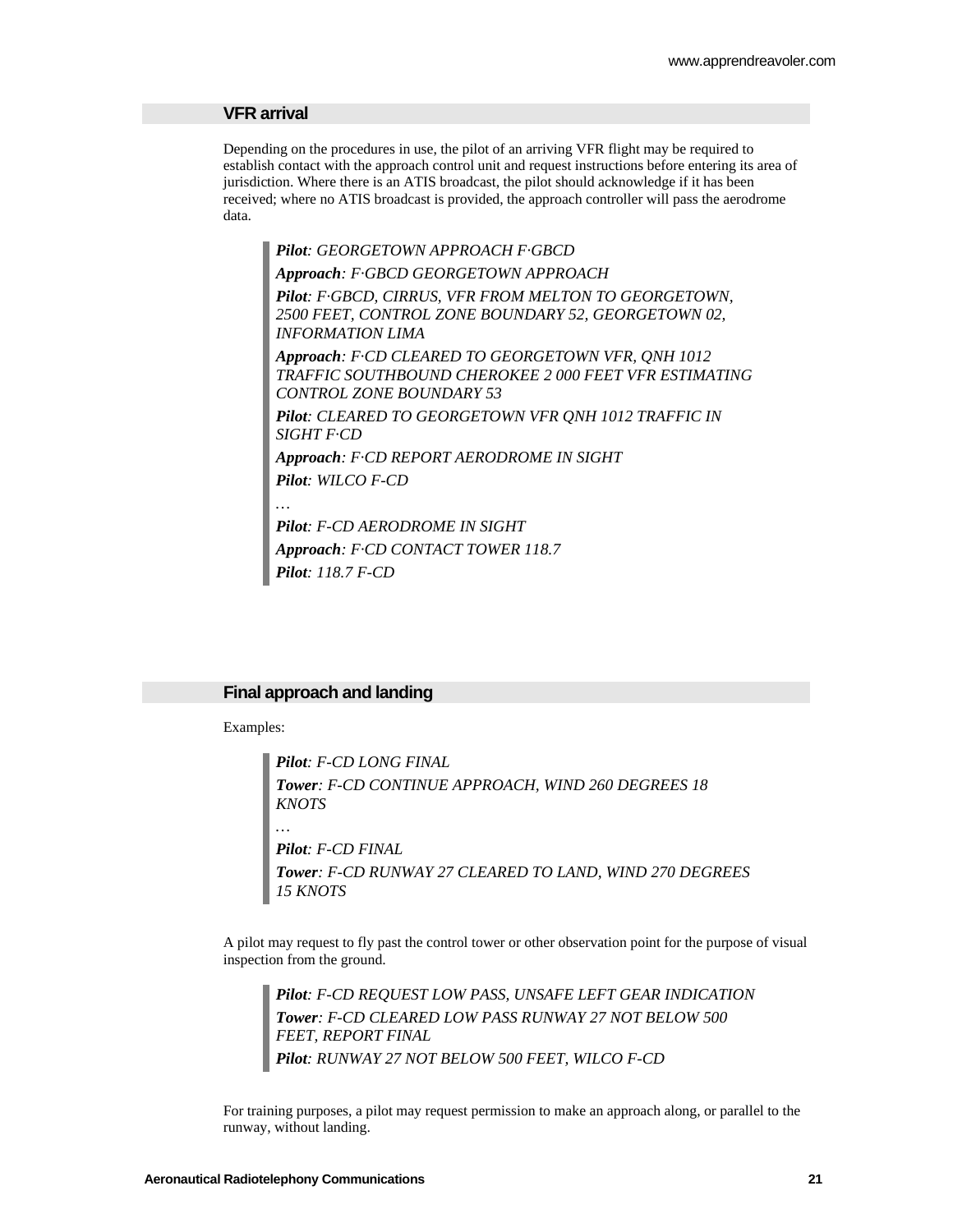*Pilot: F-CD REQUEST LOW APPROACH RUNWAY 09 FOR TRAINING Tower: F-CD CLEARED LOW APPROACH RUNWAY 09 NOT BELOW 250 FEET, REPORT FINAL Pilot: RUNWAY 09 NOT BELOW 250 FEET ,WILCO F-CD* 

In order to save taxiing time when training in the traffic circuit, pilots may request to carry out a "TOUCH AND GO", i.e. the aircraft lands, continues rolling and takes off, without stopping.

*Pilot: F-CD REQUEST TOUCH AND GO Tower: F-CD CLEARED TOUCH AND GO or Tower: F-CD UNABLE TO APPROVE DUE TRAFFIC CONGESTION, MAKE FULL STOP RUNWAY 09, CLEARED TO LAND Pilot: RUNWAY 09 CLEARED TO LAND FOR FULL STOP, F-CD* 

#### **Go around**

Instructions to carry out a missed approach may be given to avert an unsafe situation.

*Tower: F-CD GO AROUND, AIRCRAFT ON THE RUNWAY Pilot: GOING AROUND, F-CD* 

In the event that the missed approach is initiated by the pilot, the phrase "GOING AROUND" shall be used.

*Pilot: F-CD GOING AROUND Tower: F-CD ROGER, REPORT DOWNWIND*

#### **Traffic circuit**

Requests for instructions to join the traffic circuit should be made in sufficient time to allow for a planned entry into the circuit taking other traffic into account. When the traffic circuit is in a righthand pattern this should be specified. A left-hand pattern need not be specified although it may be advisable to do so if there has been a recent change where the circuit direction is variable.

**Pilot**: [Aircraft Call Sign] [Position] [Level/Altitude] FOR LANDING **Station** : [Aircraft Call Sign] JOIN [Position in circuit] RUNWAY [Number] WIND [Direction and speed] TEMPERATURE [degrees Celsius] QNH [HECTOPASCALS] ([Traffic Detail])

*Pilot: GEORGETOWN TOWER, F-GBCD PIPER ARCHER, 10 MILES SOUTH, 3000 FEET, FOR LANDING Tower: F-CD JOIN RIGHT HAND DOWNWIND RUNWAY 24, WIND 270 DEGREES 5 KNOTS, QNH 1012 Pilot: JOINING RIGHT HAND DOWNWIND RUNWAY 24, QNH 1012 F-CD* 

*Tower: F-CD TRAFFIC CHEROKEE DEPARTING RUNWAY 24 AND A LEARJET DOWNWIND*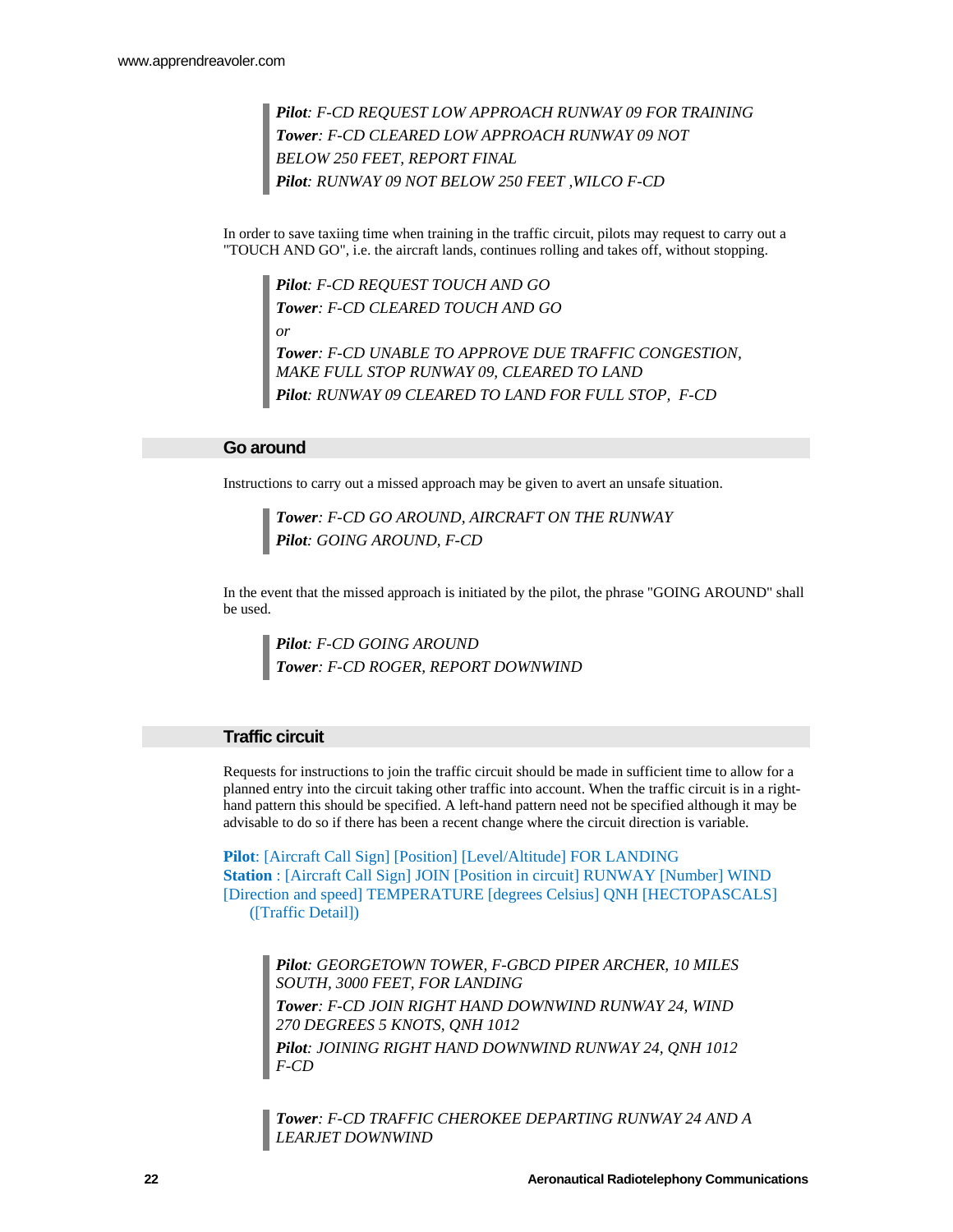*Pilot: TRAFFIC IN SIGHT F-CD* 

Depending on prevailing traffic conditions and the direction from which an aircraft is arriving, it may be possible to give a straight-in approach.

*Pilot: GEORGETOWN TOWER F-GBCD CIRRUS, 10 MILES NORTH, 3500 FEET, FOR LANDING Tower: F-CD MAKE STRAIGHT-IN APPROACH RUNWAY 16, WIND 190 DEGREES 5 KNOTS, QNH 1009 Pilot: STRAIGHT-IN RUNWAY 16, QNH 1009* 

The pilot, having joined the traffic circuit, makes routine reports as required by local procedures.

*Pilot: F-CD DOWNWIND Tower: F-CD NUMBER 2, FOLLOW CHEROKEE ON BASE Pilot: NUMBER 2, TRAFFIC IN SIGHT, F-CD Tower: F-CD REPORT FINAL Pilot: F-CD … Pilot: F-CD FINAL Tower: F-CD CONTINUE APPROACH, WIND 270 DEGREES 7 KNOTS* 

In order to coordinate traffic in the circuit, it may be necessary to issue delaying or expediting instructions.

*Tower: F-CD EXTEND DOWNWIND, NUMBER 2, FOLLOW CHEROKEE ON 4 MILES FINAL Pilot: EXTENDING DOWNWIND, NUMBER 2, CHEROKEE IN SIGHT F-CD* 

*Tower: F-CD ORBIT RIGHT DUE TRAFFIC ON THE RUNWAY, REPORT AGAIN ON DOWNWIND Pilot: ORBITING RIGHT, WILCO F-CD* 

*Tower: F-CD NUMBER 1 MAKE SHORT APPROACH, CHEROKEE ON 6 MILES FINAL Pilot: SHORT APPROACH F-CD* 

*Tower: F-CD NUMBER 3 FOLLOW CHEROKEE TURNING BASE Pilot: NUMBER 3 BEHIND CHEROKEE, F-CD* 

#### **After landing**

Unless otherwise advised, pilots should remain on tower frequency until the runway is vacated.

*Tower: F-CD TAKE FIRST RIGHT, WHEN VACATED CONTACT GROUND 109.35 Pilot: FIRST RIGHT, WILCO, 109.35, F-CD*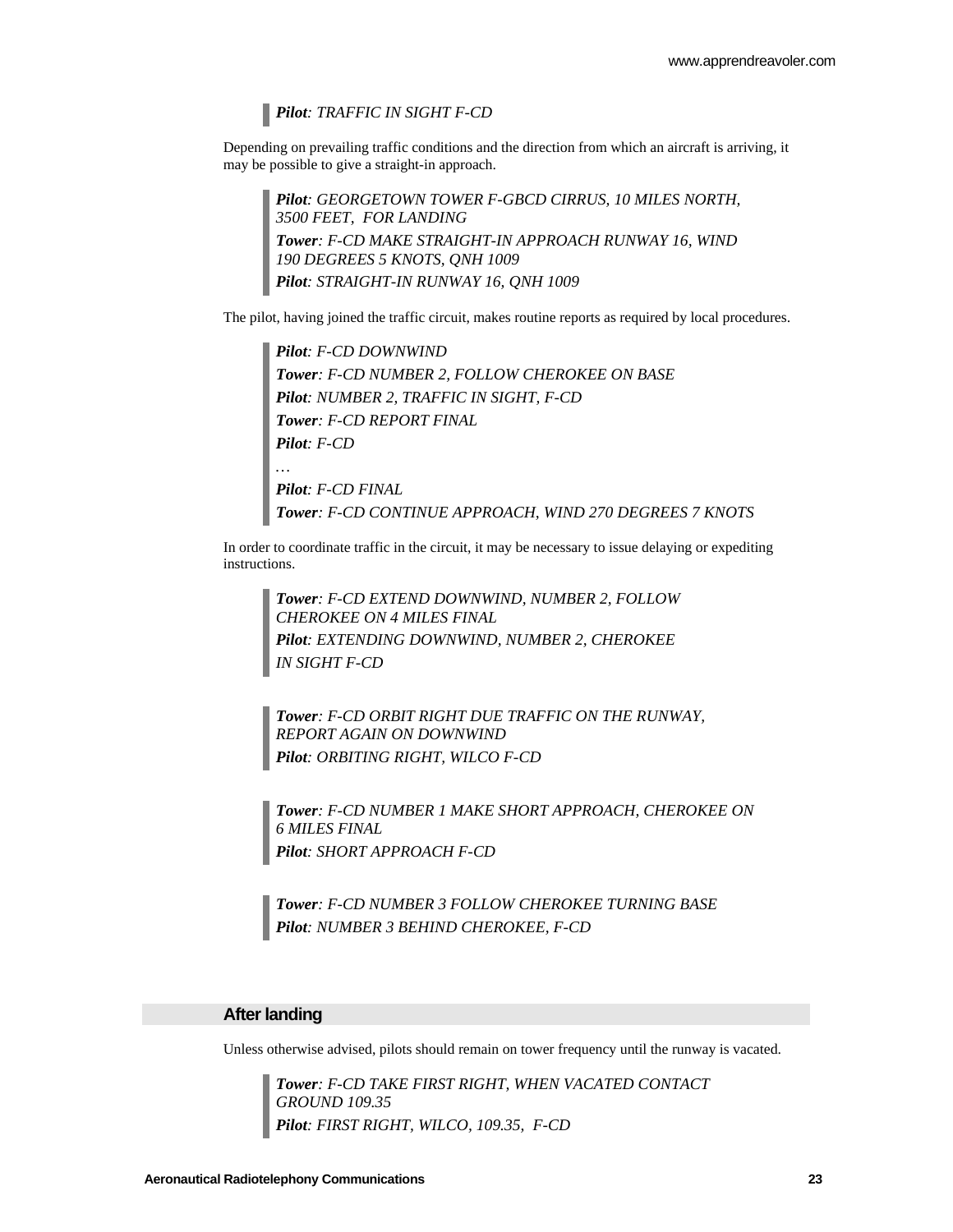*Pilot: GEORGETOWN GROUND, F-CD, RUNWAY VACATED Ground: F-CD TAXI TO STAND 5 VIA TAXIWAY ALPHA Pilot: STAND 5 VIA TAXIWAY ALPHA, F-CD* 

#### **Essential aerodrome information**

Essential aerodrome information is information regarding the movement area and its associated facilities which is necessary to ensure the safe operation of aircraft.

Examples:

*…* 

- CAUTION CONSTRUCTION WORK ADJACENT TO GATE 37
- WORK IN PROGRESS AHEAD NORTH SIDE OF TAXIWAY ALPHA
- CENTRE LINE TAXIWAY LIGHTING UNSERVICEABLE
- VASI RUNWAY 27 UNSERVICEABLE
- LARGE FLOCK OF BIRDS NORTH OF RUNWAY 27 NEAR CENTRAL TAXIWAY
- ILS 09 UNSERVICEABLE
- RUNWAY CONDITIONS 09: AVAILABLE WIDTH 32 METRES, COVERED WITH THIN PATCHES OF ICE, BRAKING ACTION POOR SNOW UP TO 30 CM ALONG EDGES

*Tower: F-CD WALDEN TOWER, GRASS MOWING IN PROGRESS NEAR CENTRE OF AERODROME Pilot: F-CD MOWERS IN SIGHT* 

*Tower: F-CD THRESHOLD RUNWAY 27 DISPLACED 500 FEET DUE BROKEN SURFACE Pilot: ROGER F-CD* 

*Tower: F-CD TAXIWAY GOLF CLOSED DUE MAINTENANCE USE ALPHA TO VACATE Pilot: VACATING VIA ALPHA F-CD* 

#### **Precision Radar Approach**

In a precision radar approach, the controller, in addition to providing heading instructions during the continuous talkdown, provides information on altitudes relative to the glide slope, together with instructions on corrective action in the event that the aircraft is too high or too low. In the following example, based on a 3 degree glide slope to runway 27 at Georgetown, it is presupposed that the aircraft has been radar vectored into precision approach radar (PAR) coverage and has been identified to the PAR controller by radar transfer.

*Precision: F·CD GEORGETOWN PRECISION, REPORT HEADING AND ALTITUDE Pilot: HEADING 240 AT 3000 FEET F·CD*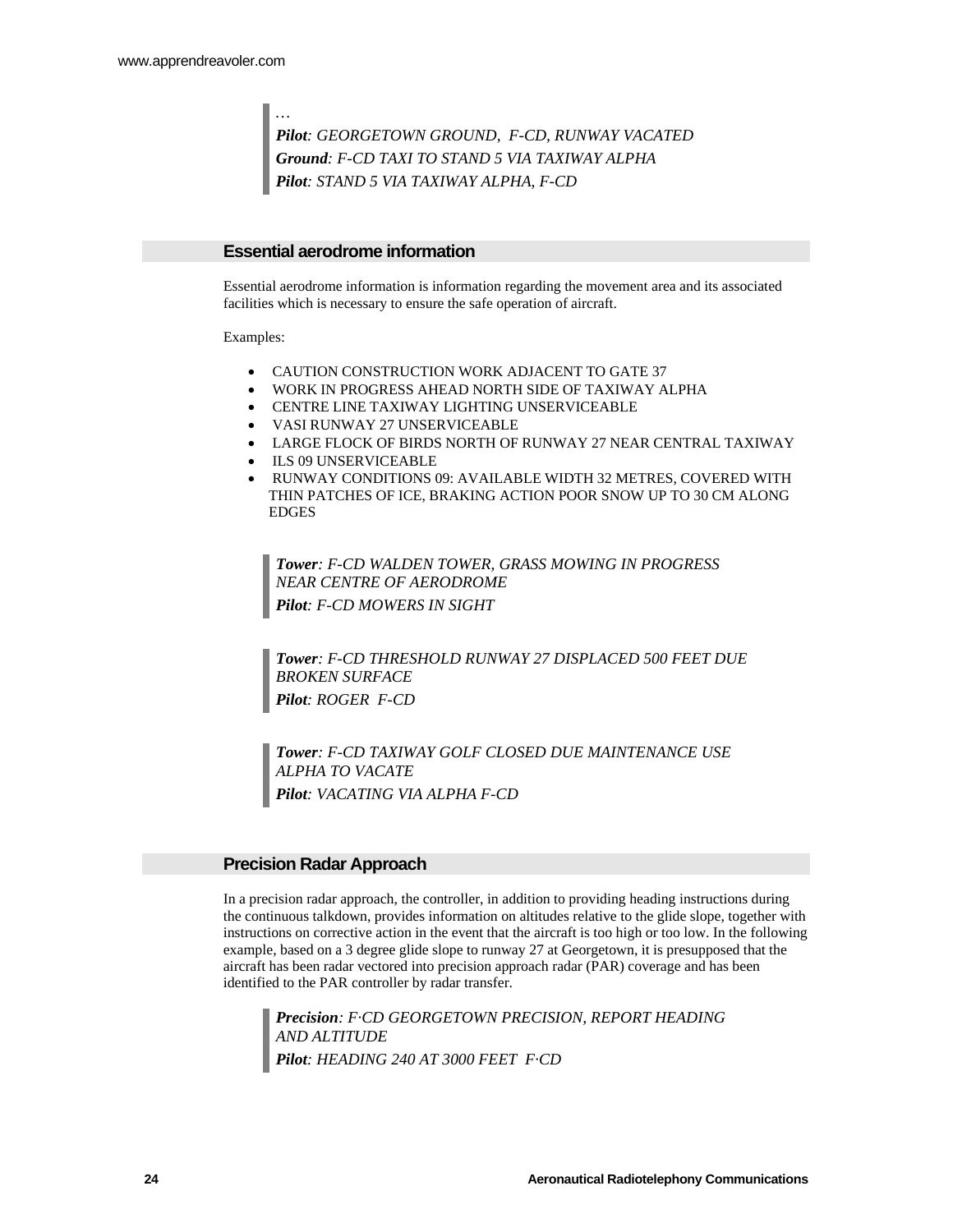*Precision: F·CD THIS WILL BE A PRECISION RADAR APPROACH RUNWAY 27, OBSTACLE CLEARANCE ALTITUDE 400 FEET, POSITION 6 MILES EAST OF GEORGETOWN TURN RIGHT HEADING 260, DESCEND TO 2 500 FEET, QNH 1014 Pilot: PRECISION APPROACH RUNWAY 27, HEADING 260 DESCENDING TO 2500 FEET, QNH 1014, F·CD Precision: F·CD CLOSING FROM THE RIGHT, TURN RIGHT HEADING 270 Pilot: RIGHT HEADING 270, F-CD Precision: F-CD ON TRACK, APPROACHING GLIDE PATH HEADING IS GOOD Pilot: F-CD Precision: F-CD, DO NOT ACKNOWLEDGE FURTHER TRANSMISSIONS, ON TRACK, APPROACHING GLIDE PATH … COMMENCE DESCENT NOW AT 500 FEET PER MINUTE ... I SAY AGAIN 500 FEET PER MINUTE ... ON GLIDE PATH 5 MILES FROM TOUCHDOWN ... SLIGHTLY LEFT OF TRACK, TURN RIGHT 5 DEGREES, NEW HEADING 275, I SAY AGAIN 275 ... 4 MILES FROM TOUCHDOWN, SLIGHTLY BELOW GLIDE PATH ... 100 FEET TOO LOW ADJUST RATE OF DESCENT ... STILL 50 FEET TOO LOW, TURN LEFT 3 DEGREES,HEADING 272 ON TRACK, 3 MILES FROM TOUCHDOWN ... COMING BACK TO THE GLIDE PATH ... ON GLIDE PATH 2 1/2 MILES FROM TOUCHDOWN, RESUME NORMAL RATE OF DESCENT ... F-CD, CLEARED TO LAND ... ON GLIDE PATH ... HEADING 272 IS GOOD, SLIGHTLY ABOVE GLIDE PATH ... 2 MILES FROM TOUCHDOWN ... COMING BACK TO THE GLIDE PATH ... ON GLIDE PATH 1 ¾ MILES FROM TOUCHDOWN ... TURN LEFT 2 DEGREES NEW HEADING 270 ... 1 ½ MILES FROM TOUCHDOWN ... ON GLIDE PATH 1 MILES FROM TOUCHDOWN, RATE OF DESCENT IS GOOD, ON GLIDE PATH, 1 MILE FROM TOUCHDOWN ... ¾ OF A MILE FROM TOUCHDOWN, ON GLIDE PATH ... ½ MILE FROM TOUCHDOWN, ON GLIDE PATH ... ¼ MILE FROM TOUCHDOWN, APPROACH COMPLETED* 

#### **Radar assistance to aircraft with radio communications failure**

When a controller suspects that an aircraft is able to receive but not transmit messages, the radar may be used to confirm that the pilot has received instructions.

*Radar: F-CD REPLY NOT RECEIVED, IF YOU READ ALEXANDER CONTROL SQUAWK IDENT*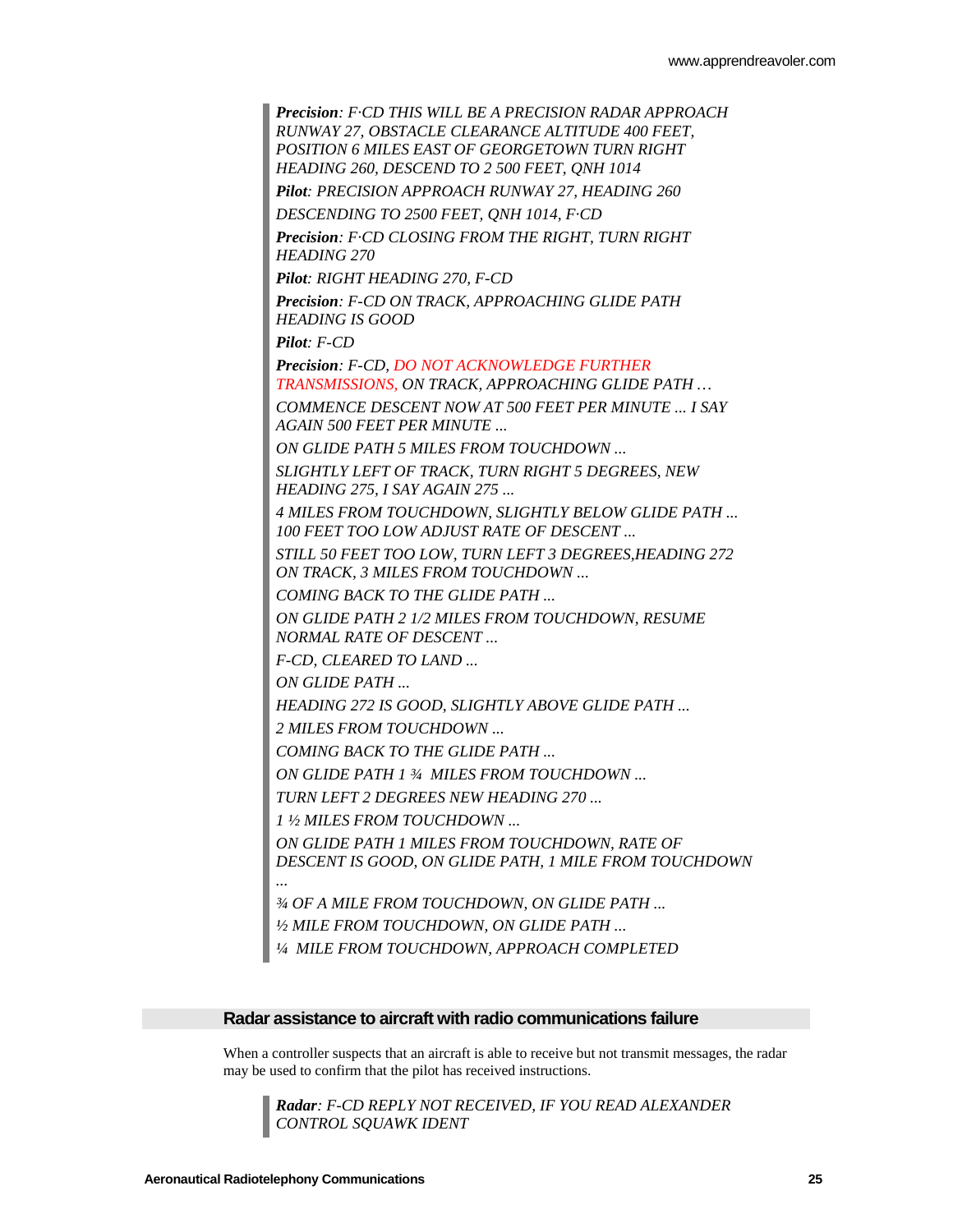#### *Radar: F-CD SQUAWK OBSERVED, 5 MILES SOUTH OF ECHO DELTA, WILL CONTINUE RADAR CONTROL*

*Radar: F-CD REPLY NOT RECEIVED, IF YOU READ ALEXANDER CONTROL TURN LEFT HEADING 090 Radar: F-CD TURN OBSERVED POSITION 5 MILES SOUTH OF WICKEN VOR, WILL CONTINUE RADAR CONTROL* 

#### **Distress messages**

Distress conditions are defined as a condition of being threatened by serious and/or imminent danger and of requiring immediate assistance.

The word "MAYDAY" spoken at the start identifies a distress message. The word "MAYDAY" should preferably be spoken three times at the start of the initial distress call. Distress messages have priority over all other transmissions.

Pilots making distress or urgency calls should attempt to speak slowly and distinctly so as to avoid any unnecessary repetition. Pilots should adapt the phraseology procedures in this section to their specific needs and to the time available.

Pilots should seek assistance whenever there is any doubt as to the safety of a flight. In this way, the risk of a more serious situation developing can often be avoided.

A distress or urgency call should normally be made on the frequency in use at the time. Distress communications should be continued on this frequency until it is considered that better assistance can be provided by changing to another frequency. The frequency 121.5 MHz has been designated the international aeronautical emergency frequency although not all aeronautical stations maintain a continuous watch on that frequency.

If the ground station called by the aircraft in distress or urgency does not reply, then any other ground station or aircraft shall reply and give whatever assistance possible.

A station replying (or originating a reply) to an aircraft in distress or urgency should provide such advice, information and instructions as is necessary to assist the pilot. Superfluous transmissions may be distracting at a time when the pilot's hands are already full.

Aeronautical stations shall refrain from further use of a frequency on which distress or urgency traffic is heard, unless directly involved in rendering assistance or until after the emergency traffic has been terminated.

When a distress message has been intercepted which apparently receives no acknowledgement, the aircraft intercepting the distress message should, if time and circumstances seem appropriate, acknowledge the message and then broadcast it.

A distress message should contain as many as possible of the following elements, and, if possible, in the order shown:

- a) name of the station addressed;
- b) identification of the aircraft;
- c) nature of the distress condition;
- d) intention of the person in command;
- e) position, level and heading of the aircraft; and
- f) any other useful information.

*Pilot: MAYDAY MAYDAY MAYDAY,WALDEN TOWER, F·GBCD ENGINE ON FIRE, MAKING FORCED LANDING 20 MILES SOUTH OF WALDEN, PASSING 3 000 FEET, HEADING 360*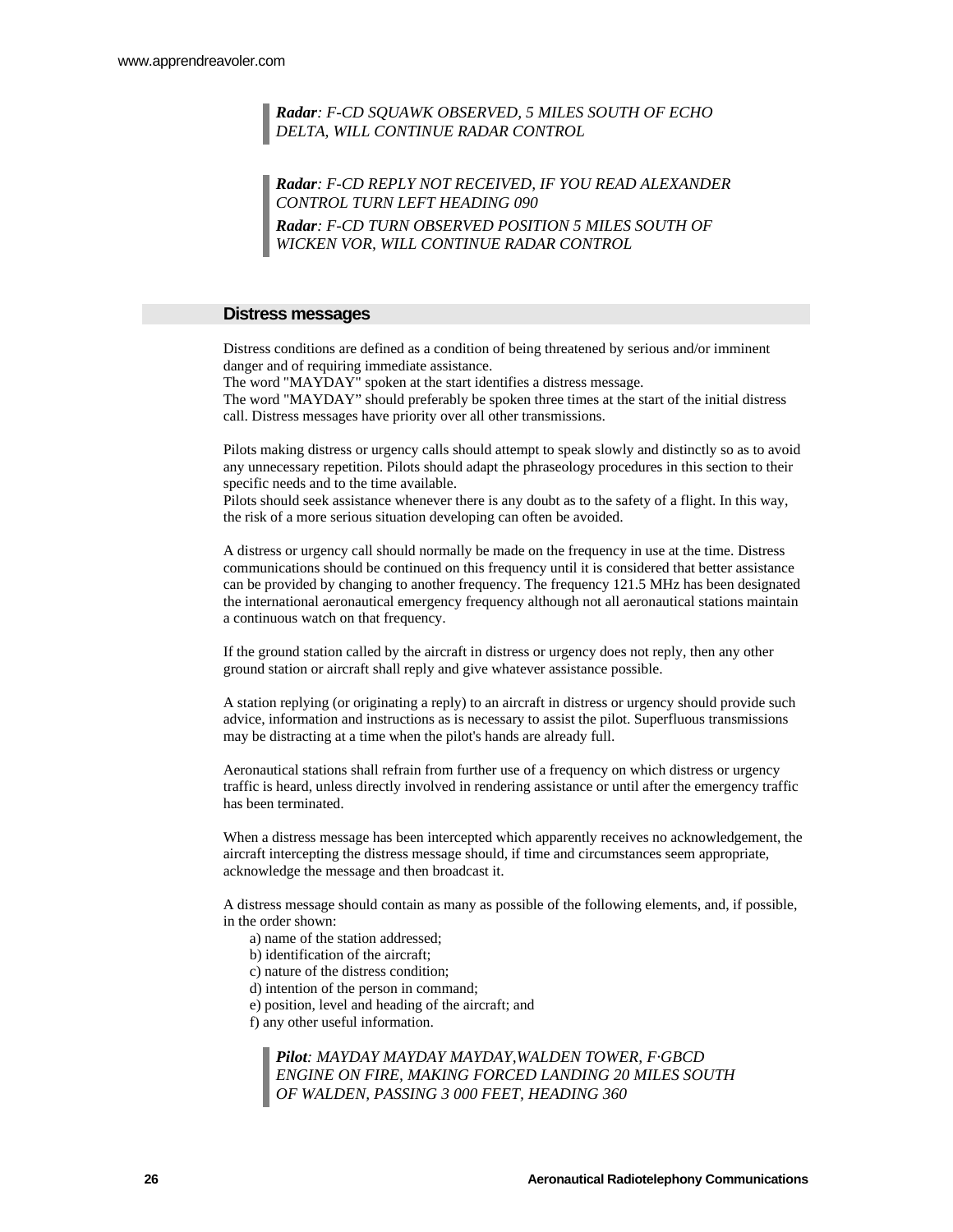*Tower: F-GBCD WALDEN TOWER, ROGER MAYDAY, WIND AT WALDEN 350 DEGREES 10 KNOTS, QNH 1008* 

*Pilot: MAYDAY MAYDAY MAYDAY, WALDEN TOWER, F·GBCD ENGINE FAILED, WILL ATTEMPT TO LAND YOUR FIELD, 5 MILES SOUTH, 4 000 FEET, HEADING 360* 

*Tower: F-GBCD WALDEN TOWER, ROGER MAYDAY, CLEARED STRAIGHT-IN APPROACH RUNWAY 35, WIND 360 DEGREES 10 KNOTS, QNH 1008, YOU ARE NUMBER ONE* 

An aircraft in distress or a station in control of distress traffic may impose silence, either on all aircraft on the frequency or on a particular aircraft which interferes with the distress traffic. Aircraft so requested will maintain radio silence until advised that the distress traffic has ended.

*Tower: ALL STATIONS WALDEN TOWER, STOP TRANSMITIING, MAYDAY Or Tower: F-CD, STOP TRANSMITIING, MAYDAY* 

When an aircraft is no longer in distress, it shall transmit a message cancelling the distress condition. When the ground station controlling the distress traffic is aware that the aircraft is no longer in distress it shall terminate the distress communication and silence condition.

*Pilot: WALDEN TOWER, F·CD CANCEL DISTRESS, ENGINE SERVICEABLE, RUNWAY IN SIGHT, REQUEST LANDING Tower: F-CD, WIND 350 DEGREES 8 KNOTS, RUNWAY 35 CLEARED TO LAND Pilot: RUNWAY 35 CLEARED TO LAND F-CD Tower: ALL STATIONS, WALDEN TOWER, DISTRESS TRAFFIC ENDED* 

#### **Urgency messages**

Urgency conditions are defined as a condition concerning the safety of an aircraft or other vehicle, or of some person on board or within sight, but which does not require immediate assistance. The words "PAN PAN" spoken at the start identifies an urgency message.

The words "PAN PAN", should preferably be spoken three times at the start of the initial urgency call.

Urgency messages have priority over all transmissions except distress messages. All other stations should take care not to interfere with the transmission of urgency traffic.

*Pilot: PAN PAN, PAN PAN, PAN PAN, WALDEN TOWER, F·GBCD CESSNA 172, 4000 FEET HEADING 190, ABOVE CLOUD UNSURE OF MY POSITION, REQUEST HEADING TO WALDEN Tower: F-GBCD, WALDEN TOWER, FLY HEADING 160* 

*Pilot: PAN PAN, PAN PAN, PAN PAN, WALDEN TOWER, F·GBCD, 10 MILES NORTH AT 2000 FEET, PASSENGER WITH SUSPECTED HEART ATTACK, REQUEST PRIORITY LANDING*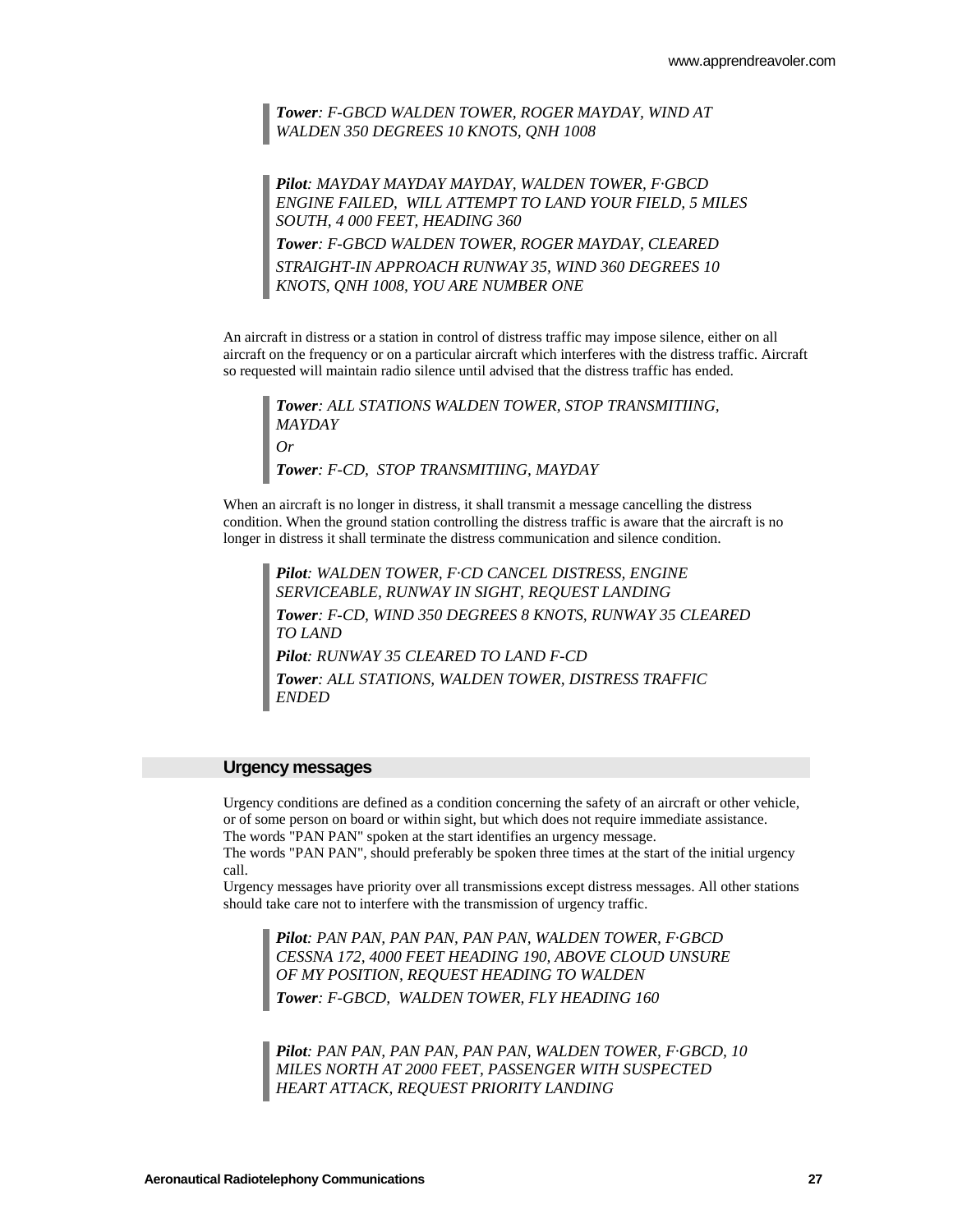*Tower: F-CD WALDEN TOWER, NUMBER 1, CLEARED STRAIGHT-IN APPROACH RUNWAY 17, WIND 180 DEGREES10 KNOTS, QNH 1008, AMBULANCE ALERTED* 

*Pilot: CLEARED STRAIGHT-IN APPROACH RUNWAY 17 QNH 1008 F-CD* 

*Pilot: PAN PAN, PAN PAN, PAN PAN, WALDEN TOWER, G·BBCC INTERCEPTED URGENCY CALL FROM F·GBCD, PASSENGER WITH SUSPECTED HEART ATTACK, REQUESTING PRIORITY LANDING WALDEN,HIS POSITION 10 MILES NORTH AT 2 000 FEET Tower: G-BBCC ROGER Tower: F-GBCD WALDEN TOWER RUNWAY 35 WIND 340 DEGREES 10 KNOTS QNH 1008 NO TRAFFIC* 

*(if F-GBCD does not acknowledge this message G-BBCC will relay)* 

#### **Transmission of meteorological and other aerodrome information**

Meteorological information in the form of reports, forecasts or warnings is made available to pilots using the aeronautical mobile service either by broadcast (e.g. VOLMET) or by means of specific transmissions from ground personnel to pilots. Standard meteorological abbreviations and terms should be used and the information should be transmitted slowly and enunciated clearly in order that the recipient may record such data as necessary.

*Tower: F-CD WALDEN TOWER, PRESENT WEATHER, WIND 360 DEGREES 5 KNOTS, VISIBILITY 20 KILOMETRES, FEW CLOUDS 2500 FEET, QNH 1008 Pilot: QNH 1008, F-CD* 

*Tower: F-CD, STEPHENVILLE, WIND 360 DEGREES 15 KNOTS, VISIBILITY 3 000 METRES, CONTINUOUS MODERATE RAIN, OVERCAST 1000 FEET, QNH 1008 Pilot: QNH 1008, REQUEST TEMPERATURE F-CD Tower: TEMPERATURE 7, F-CD* 

#### **Miscellaneous**

When wake turbulence is suspected or known to exist, ATC will warn aircraft as appropriate.

*Tower: F-CD EXTEND DOWNWIND DUE WAKE TURBULENCE, B757 LANDING AHEAD Pilot: EXTENDING DOWNWIND F-CD* 

*Tower: F-CD HOLD POSITION DUE WAKE TURBULENCE, AIRBUS DEPARTING AHEAD Pilot: HOLDING F-CD* 

When wind shear is forecast or is reported by aircraft, ATC will warn other aircraft until such time as aircraft report the phenomenon no longer exists.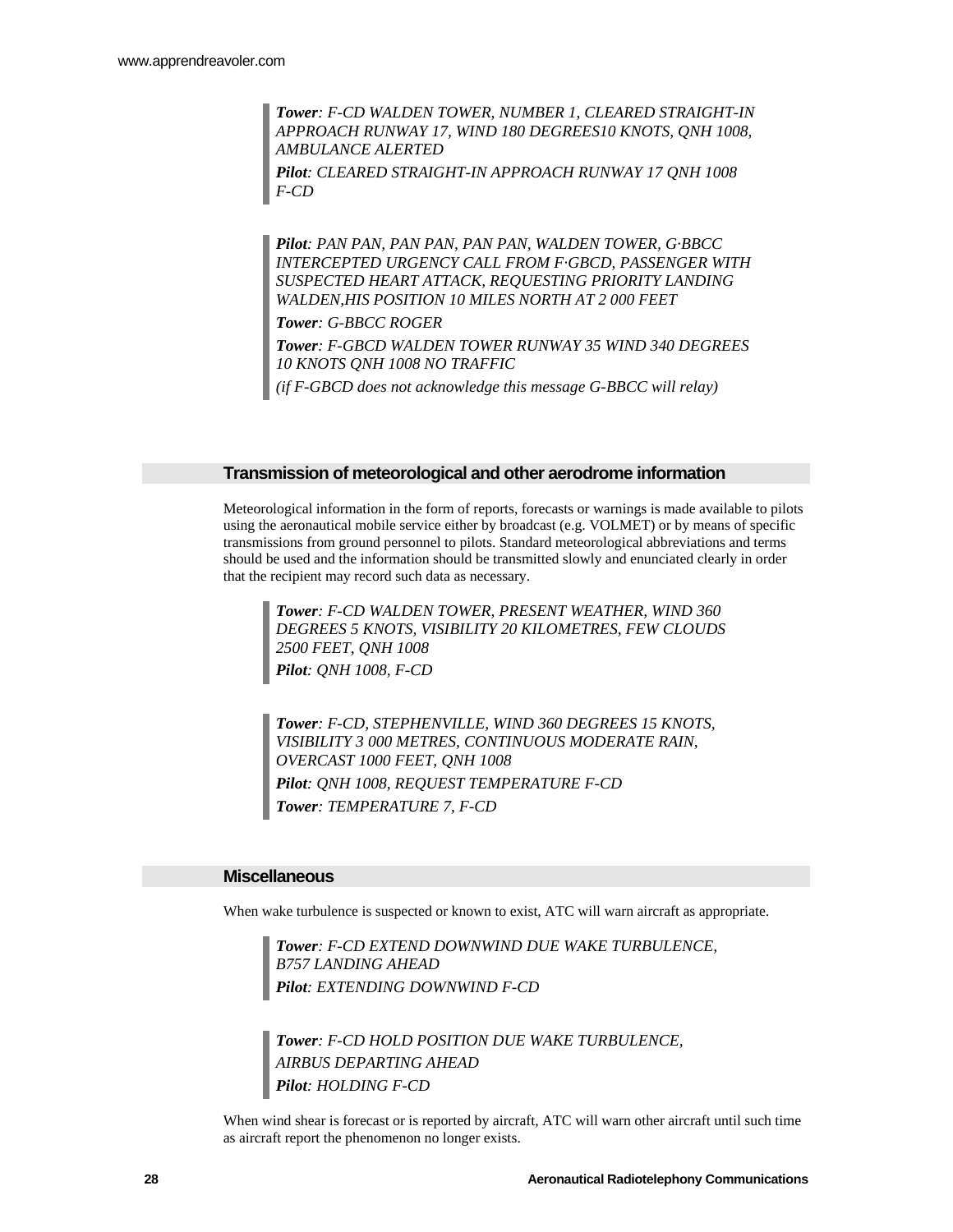*Tower: F-CD CAUTION MEDIUM WIND SHEAR REPORTED AT 800 FEET, 3 MILES FINAL, RUNWAY 27 Pilot: ROGER F-CD* 

A pilot may request a bearing or heading.

*Pilot: STEPHENVILLE TOWER F·GBCD REQUEST HEADING TO STEPHENVILLE Tower: F-CD STEPHENVILLE TOWER HEADING TO STEPHENVILLE 090 DEGREES Pilot: 090 DEGREES F-CD* 

*Pilot: STEPHENVILLE TOWER F·GBCD REQUEST QDM Tower: F-CD STEPHENVILLE TOWER QDM 090 DEGREES Pilot: 090 DEGREES F-CD* 

Communication can be adversely affected by simultaneous or continuous transmissions. Pilot can inform ATS that the transmission was blocked.

*Pilot: TRANSMISSION BLOCKED, F-CD* 

#### **Abbreviations**

- ACC Area control centre or area control
- ADF Automatic direction-finding equipment
- AFIS Aerodrome flight information service
- AGL Above ground level<br>AIP Aeronautical inform
- Aeronautical information publication
- AIRAC Aeronautical information regulation and control
- AIS Aeronautical information services
- AMSL Above mean sea level
- ATC Air traffic control (in general)
- ATD Actual time of departure<br>ATIS Automatic terminal inform
- ATIS Automatic terminal information service<br>ATS Air traffic services
- Air traffic services
- ATZ Aerodrome traffic zone
- CAVOK "Cloud And Visibility OK": cloud and present weather better than prescribed values or conditions
- CTR Control zone
- DME Distance measuring equipment
- EET Estimated elapsed time
- ETA Estimated time of arrival or estimating arrival
- ETD Estimated time of departure or estimating departure<br>FIC Flight information centre
- FIC Flight information centre<br>FIR Flight information region
- FIR Flight information region<br>FIS Flight information service
- Flight information service
- GCA Ground controlled approach system or ground controlled approach
- H24 Continuous day and night service
- HF High frequency (3 to 30 MHz)
- IFR Instrument flight rules
- ILS Instrument landing system
- IMC Instrument meteorological conditions
- MET Meteorological or meteorology
- NOB Non-directional radio beacon